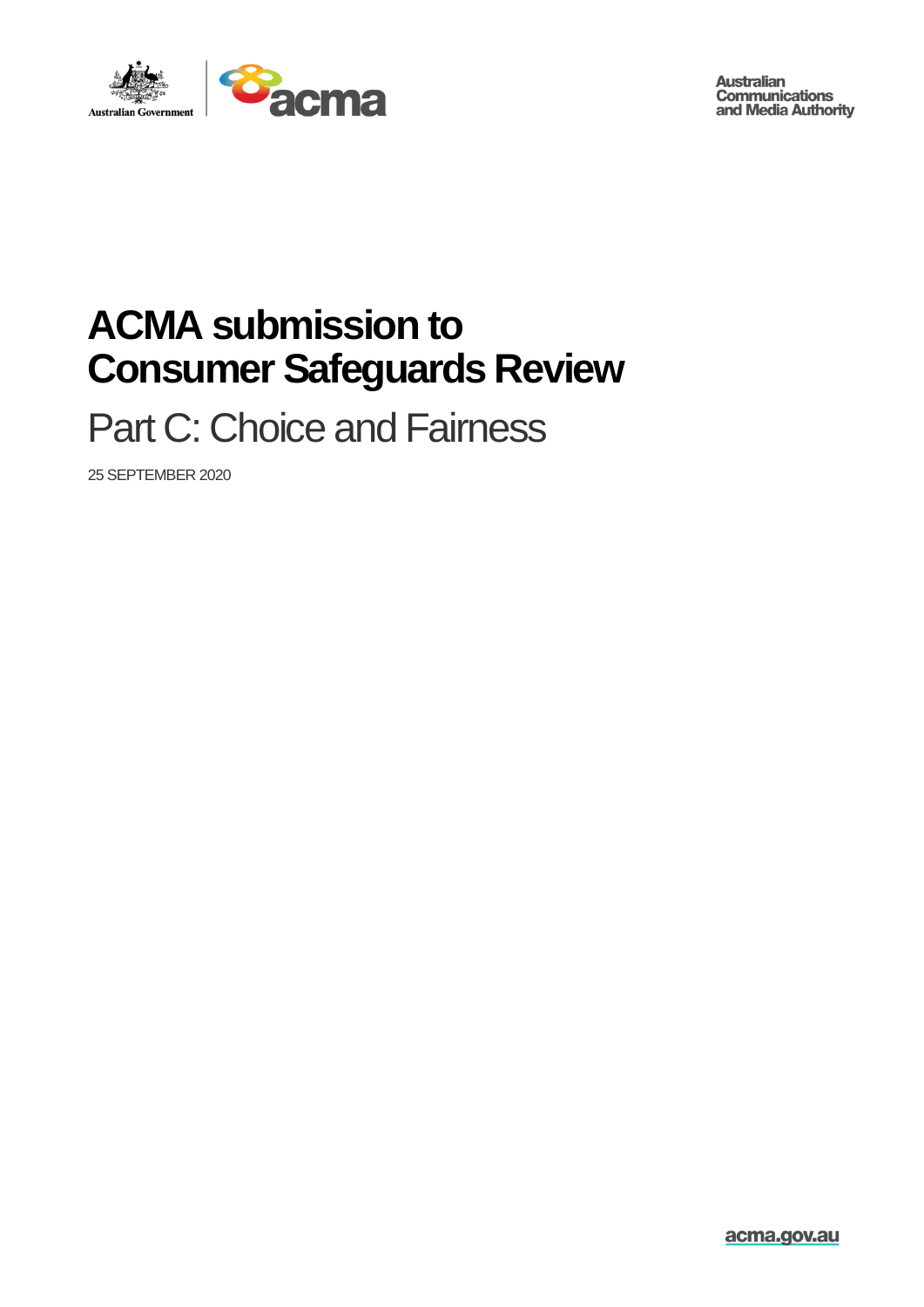#### **Canberra**

Red Building Benjamin Offices Chan Street Belconnen ACT

PO Box 78 Belconnen ACT 2616

T +61 2 6219 5555 F +61 2 6219 5353

#### **Melbourne**

Level 32 Melbourne Central Tower 360 Elizabeth Street Melbourne VIC

PO Box 13112 Law Courts Melbourne VIC 8010

T +61 3 9963 6800 F +61 3 9963 6899

**Sydney** Level 5 The Bay Centre 65 Pirrama Road Pyrmont NSW

PO Box Q500 Queen Victoria Building NSW 1230

T +61 2 9334 7700 or 1800 226 667 F +61 2 9334 7799

**Copyright notice**



<https://creativecommons.org/licenses/by/4.0/>

With the exception of coats of arms, logos, emblems, images, other third-party material or devices protected by a trademark, this content is made available<br>under the terms of the Creative Commons Attribution 4.0 Internatio

or We request attribution as © Commonwealth of Australia (Australian Communications and Media Authority) 2020.

All other rights are reserved.

The Australian Communications and Media Authority has undertaken reasonable enquiries to identify material owned by third parties and secure permission<br>for its reproduction. Permission may need to be obtained from third pa

Written enquiries may be sent to:

Manager, Editorial Services PO Box 13112 Law Courts<br>Melbourne VIC 8010<br>Email: <u>info@acma.gov.au</u>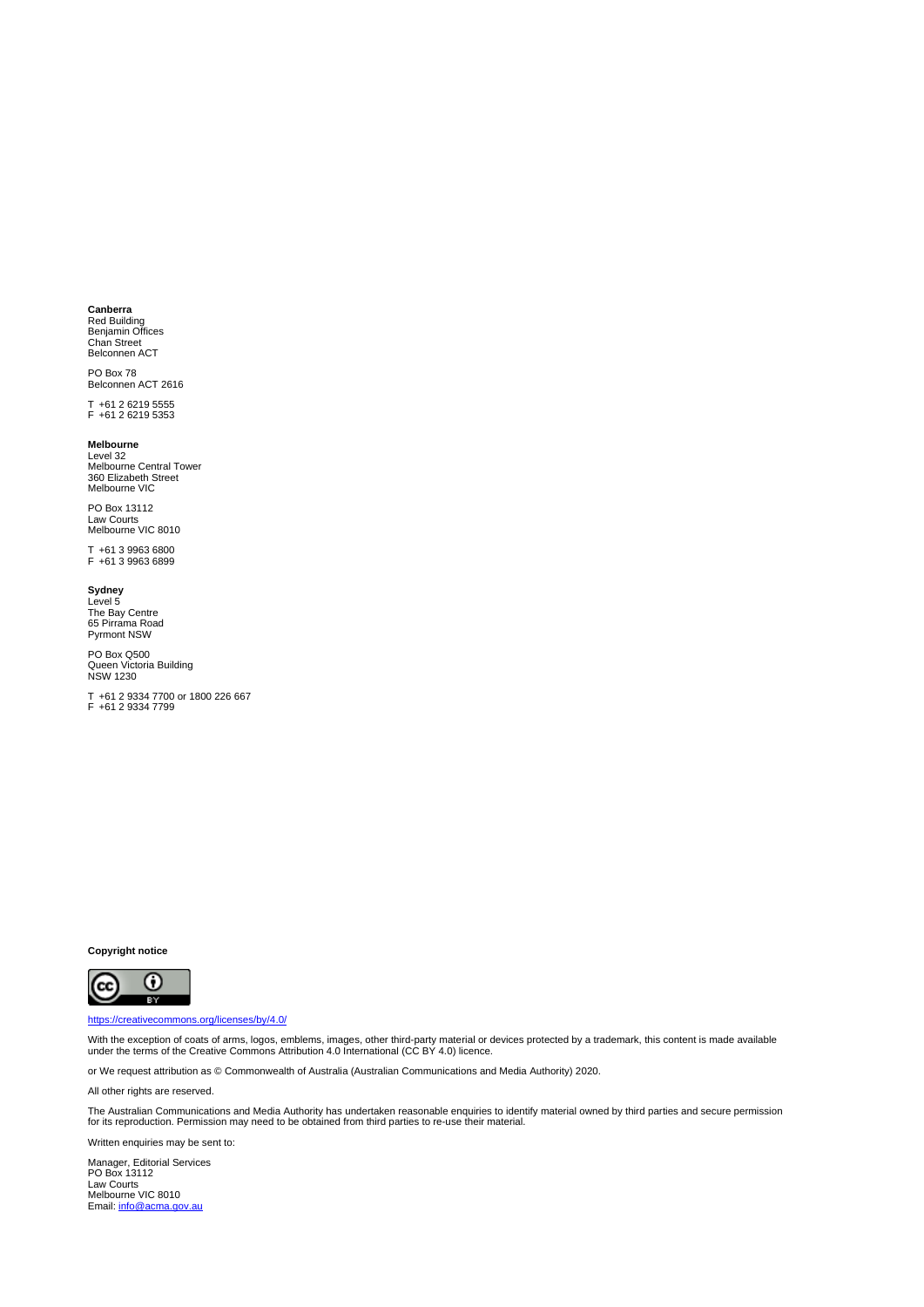## **Contents**

| <b>Executive summary</b>                           | 1  |
|----------------------------------------------------|----|
| <b>Introduction</b>                                | 4  |
| <b>Context</b>                                     | 4  |
| <b>Proposals for reform</b>                        | 7  |
| Proposal 1                                         | 7  |
| Proposal 2                                         | 9  |
| Proposal 3                                         | 11 |
| Proposal 4                                         | 12 |
| <b>Implementation and transition</b>               | 13 |
| Consumer protection objectives                     | 13 |
| Empower the ACMA to make rules                     | 13 |
| Protect vulnerable consumers                       | 14 |
| Registration of market entrants                    | 16 |
| <b>Transparency measures</b>                       | 17 |
| Fit-for-purpose enforcement tools                  | 18 |
| <b>Transitional arrangements</b>                   | 19 |
| Cost recovery                                      | 19 |
| <b>Appendix A—Legacy obligations</b>               | 21 |
| <b>Appendix B-Proposed implementation timeline</b> | 23 |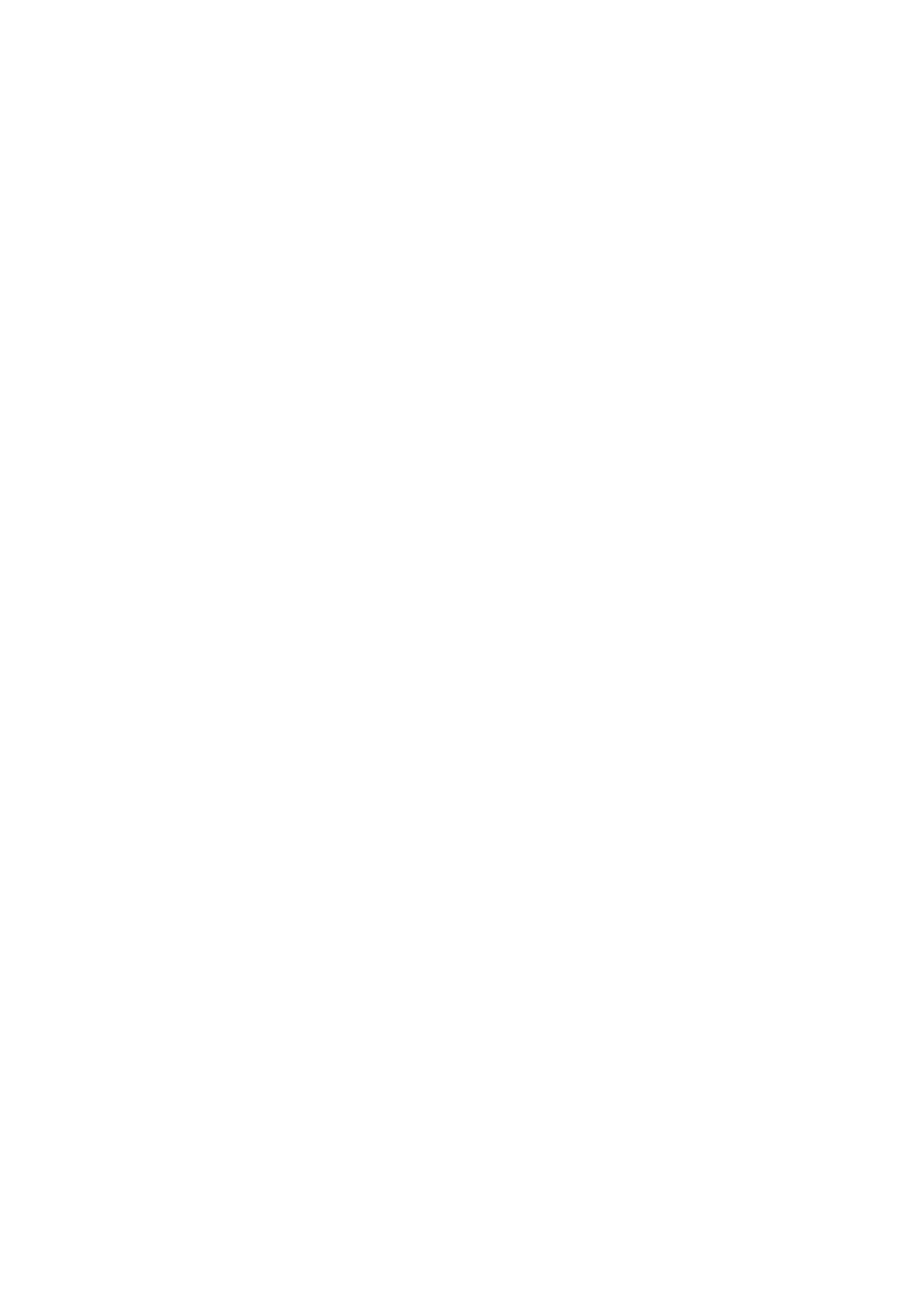## Executive summary

#### *Australia's telecommunications landscape has changed significantly in the last two decades*

Protections for consumers of telecommunications products and services were first set out in the *Telecommunications Act 1997* and later in the *Telecommunications (Consumer Protection and Service Standards) Act 1999.* In 2020, it is difficult to imagine the telecommunications industry that existed when these protections were first put in place.

In 1997, Australia had a single, fixed-line, vertically-integrated, monopoly telecommunications provider—Telstra—providing voice-only services to its 9.6 million customers. <sup>1</sup> As a consequence, the 1997 legislative framework was directed towards opening up the telecommunications market to competition to deliver strong consumer benefits. The framework prioritised the use of industry selfregulation so that the then nascent industry could develop rules as real-life issues emerged.

The goals of the 1997 legislative framework appear to have been largely met. It is estimated there are now over 1,400 providers<sup>2</sup> operating in the market, with the sector achieving significant innovation and decreasing costs to consumers in real terms over time.

Significantly, the services provided by the telecommunication sector have evolved from voice-only services to data services, fuelled by the internet and technology developments, which have become the dominant way that we do business and keep informed, entertained and connected.

#### *Communications services are now essential and are at the centre of our economy and society*

In the first half of 2020:

- > 99 per cent of Australian adults had accessed the internet—up from 90 per cent in 2019
- > 98 per cent of Australian internet users had sent or received emails, 96 per cent browsed or researched online, and 89 per cent watched videos or accessed banking
- > 77 per cent of Australians adults had used an app to communicate via messages, voice or video calls in the past six months, up from 67 per cent in 2019
- $>$  72 per cent had used an app for social networking, up from 63 per cent in 2019.<sup>3</sup>

Between June 2010 and June 2019, the amount of broadband and mobile data we downloaded per quarter increased from 156,220 terabytes<sup>4</sup> to 5,987,510 terabytes.<sup>5</sup>

In 2020 we consider that telecommunication services are essential services, like energy and water. These services underpin extensive economic activity and play an important role in social connection and cohesion. This importance has been highlighted as a result of the COVID-19 pandemic. This means that Australians need to:

- > be able to find telecommunications services that meet their needs
- > have telecommunications services supplied in an inclusive way if they are disadvantaged or in vulnerable circumstances
- > be treated fairly at the time of sale and throughout the lifecycle of a service or an associated product
- > have telecommunications services that are reliable and reasonably free of faults and interruptions
- > have any complaints addressed promptly and experience reasonable customer service.

<sup>1</sup> Australian Communications Authority, Telecommunications Performance Monitoring Bulletin, Issue 3 - December 1997 quarter <sup>2</sup> The TIO reported over 1,400 members at June 2019. TIO Annual Report 2018–19.

<sup>3</sup> ACMA, *[Trends in online behaviour and technology usage: ACMA consumer survey 2020](https://acma.createsend1.com/t/d-l-ctrxkl-l-t/)*, September 2020.

<sup>4</sup> ACMA, *Communications report 2010–11*, p. 26*.*

<sup>5</sup> ACMA, *[Communications report 2018–19](https://www.acma.gov.au/publications/2020-02/report/communications-report-2018-19)*, p. 11.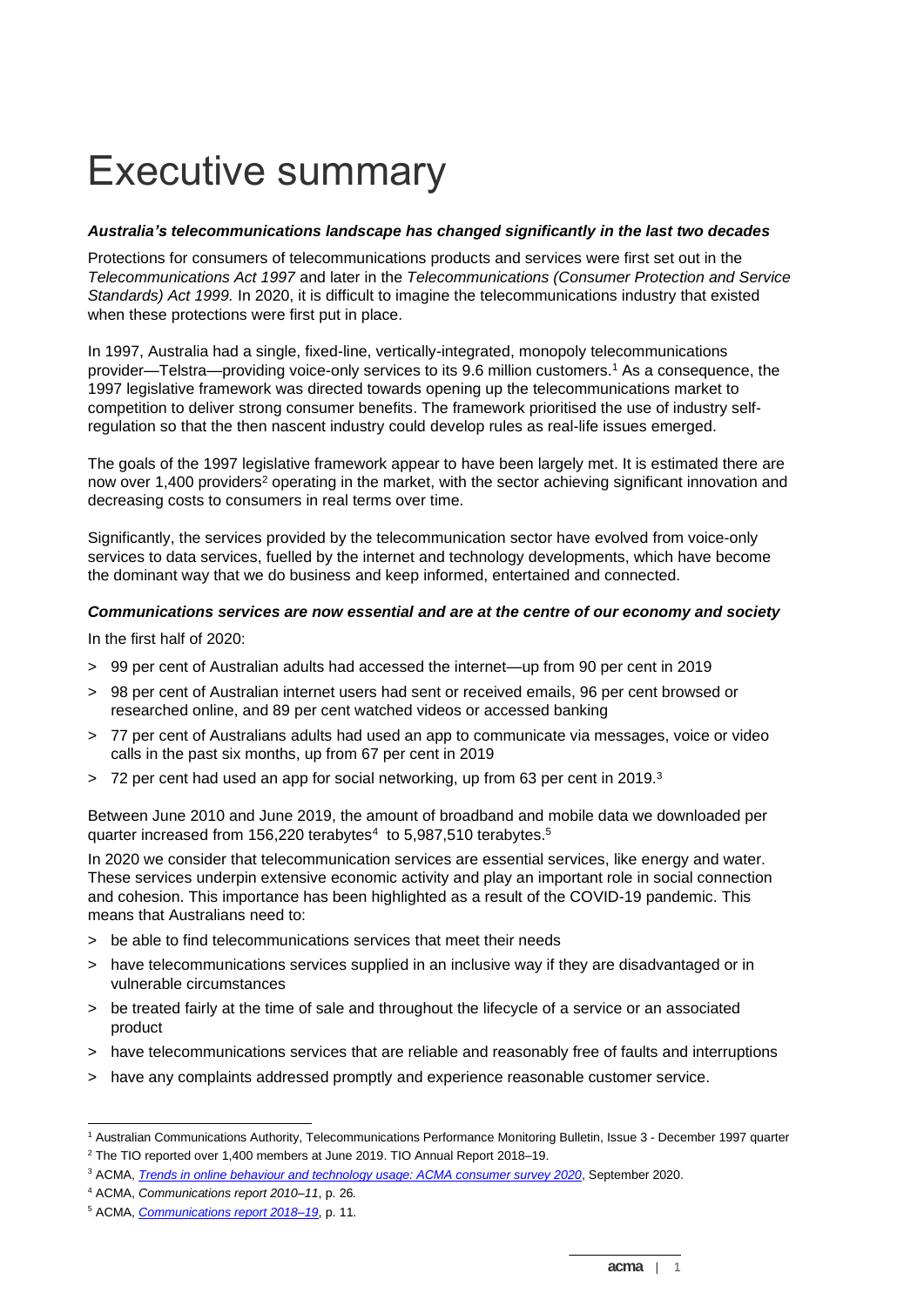#### *But the industry is more complex, with longer supply chains, and its products are more diverse*

Complex supply chains now characterise the telecommunications market, meaning that when a consumer is supplied a service by a retail provider, the performance of a service is increasingly dependent on different entities in the supply chain. This may include:

- > NBN Co, as the operator of the wholesale-only National Broadband Network (NBN) as well other smaller wholesale-only providers
- > licensed carriers that provide services to customers and carry other retail providers on their networks
- > retail providers that do not own their own network infrastructure.

There is also a strong focus on price-based competition and greater diversity of retail offerings focused mainly on 'bundled' offerings, that is, home broadband (voice and/or data) often coupled with mobile voice and data.

#### *Safeguards need to better reflect the importance of communications services and increased expectations of today's consumers*

The centrality of communications services to our daily lives means it is more important than ever that consumers can be confident about service reliability, accessibility and affordability.

We consider that a regulatory framework that is better aligned with the contemporary needs of residential consumers and small businesses would have the following features:

- > visibility of all suppliers of retail telecommunications services.
- > rules about essential consumer protection matters that are clear, targeted and directly enforceable
- > the needs of disadvantaged consumers and those in vulnerable circumstances reflected in telecommunications service offerings
- > transparency of the performance of carriage service providers (CSPs) against key metrics related to essential consumer protections
- > reassessment of consumer protections that were designed for legacy copper-based networks delivering voice services.

We therefore strongly support the proposals for reform to the current consumer protections regime outlined in the consultation paper.

#### *Reform will require defining what are essential safeguards and the right mix of regulatory interventions to achieve real results for consumers*

We consider that essential consumer protection matters include those that:

- > enable consumers to exercise informed choice and consent
- > enable consumers who are disadvantaged or in vulnerable circumstances to access telecommunications services in an inclusive manner
- > provide assurance that products and services will perform as promised, issues are resolved quickly, and charges are as reasonably expected.

We consider that clearly drafted and properly enforceable rules made by the regulator—rather than the current co-regulatory arrangements— are required to deliver these essential consumer safeguards. Simple, clear and better-defined commitments would also provide more certainty to industry of its obligations to consumers than current code requirements, which are often confusing and not necessarily well-understood or applied by all providers.

Co-regulation requires certain conditions to be effective, which no longer apply in the current telecommunications environment. For example, co-regulation may suit markets where the products available are essentially homogeneous, and where there is low or moderate public interest concern. It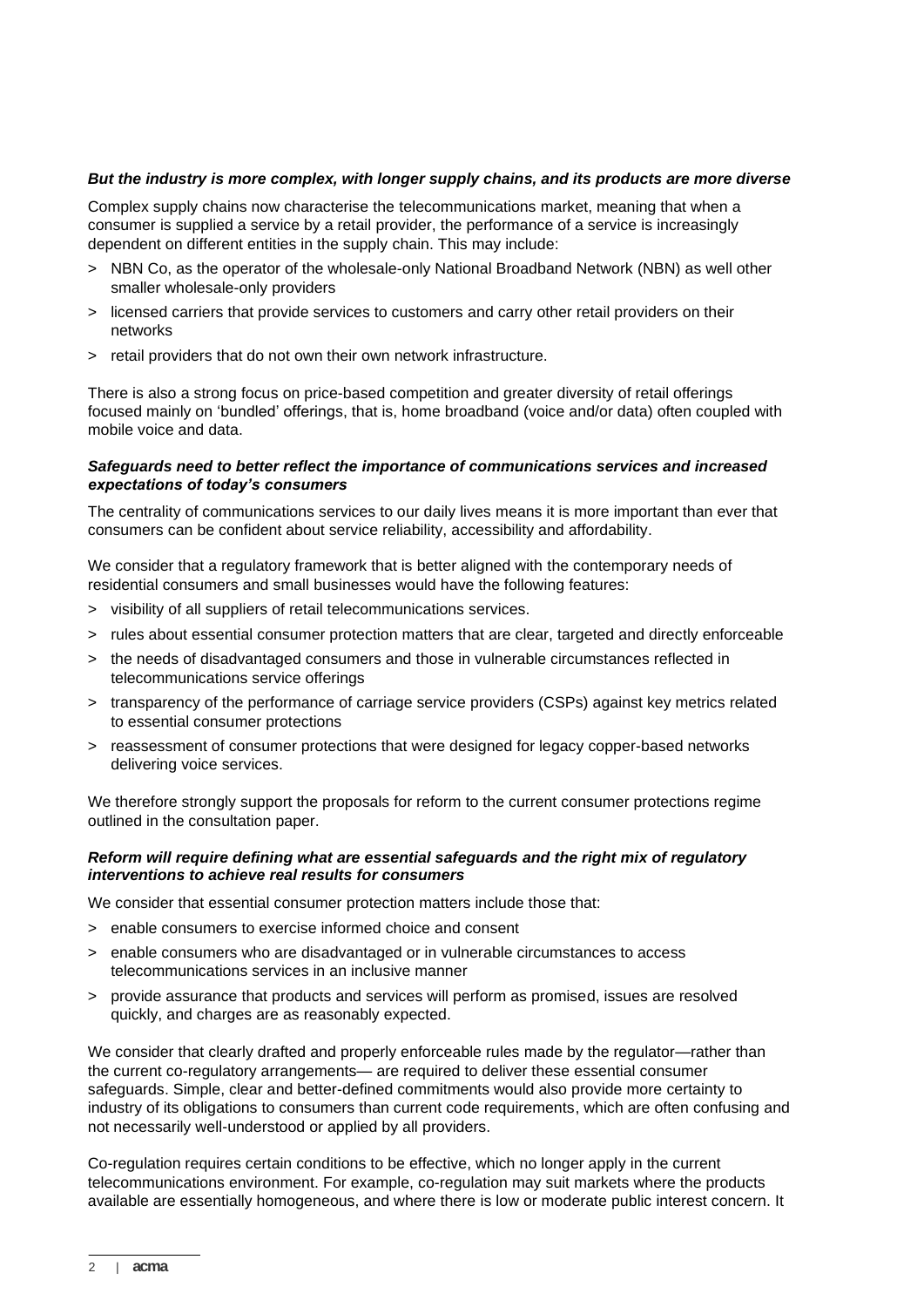is apparent from the wide and often complex variety of products on the market, and the level of consumer dependence on telecommunications services, that these conditions no longer exist.

As the regulator, the Australian Communications and Media Authority (the ACMA) is often frustrated by the lengthy and complex regulatory process we must navigate to address non-compliance by a telecommunications provider. We are unable to take direct enforcement action (other than issue a formal warning) where there is a breach of an industry code, regardless of the level of consumer harm. We are also unable to prevent a supplier found responsible for repeated, egregious acts of noncompliance from continuing to operate in the market. We are therefore unable to deliver outcomes for consumers in a timely and efficient manner or adequately protect them from rogue operators.

That said, self- and co-regulation still have roles to play within the telecommunications regulatory framework, including for matters that are concerned with the operation of interconnected networks and services that may affect consumers indirectly or are unlikely to be relevant to consumers.

#### *The ACMA proposes a model for implementing reform and transition arrangements*

The ACMA envisages that reform of the current telecommunications consumer safeguards framework could best be implemented through:

- > enshrining essential consumer protection rules in direct regulation—some of which currently reside in industry codes
- > implementing a registration scheme to administer market entry and exit by retail CSPs and provide clarity to consumers about which entities are subject to the rules
- > introducing transparency measures to improve public accountability of providers and assist with informed consumer choice
- > focusing on vulnerability as a key consumer protection matter.

We consider that such a framework is likely to achieve a market that is better reflective of telecommunications' status as an essential service, where providers are accountable for their delivery of these services in accordance with reasonable community expectations, and where consumers are consistently treated fairly and are able to properly exercise choice.

We consider this framework as readily capable of being implemented within a reasonably short period, and our submission sets out a roadmap for that implementation.

In reforming the consumer protection framework, we recognise that there is a balance between ensuring fairness and choice for telecommunications consumers, while not imposing significant costs on industry that may affect service affordability.

However, we consider that current regulatory settings are not providing optimal outcomes for consumers, and market mechanisms are increasingly challenged in meeting consumer needs and expectations. A reformed regulatory framework that better reflects the contemporary telecommunications marketplace will deliver benefits to consumers and encourage performance improvements in the industry.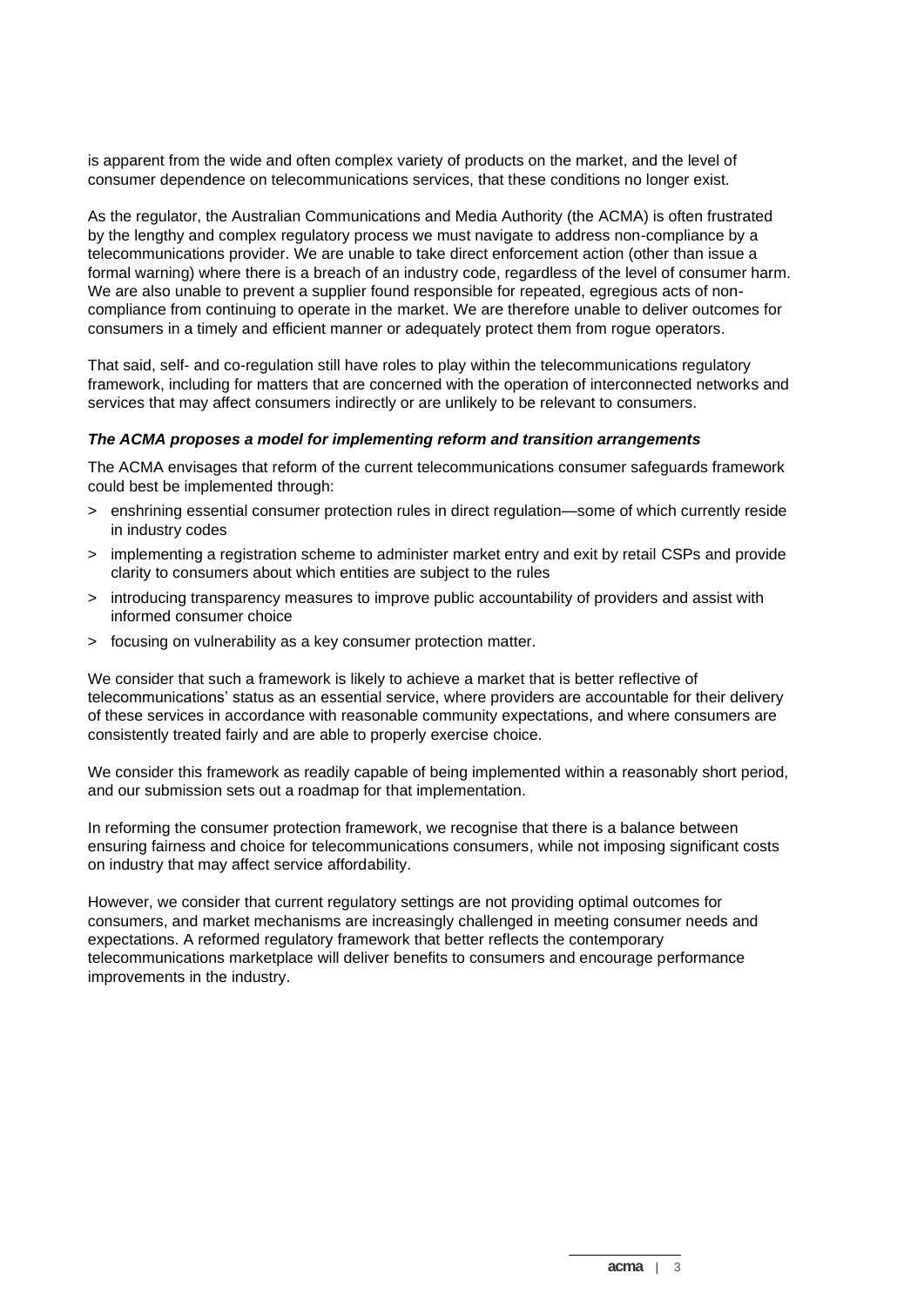## Introduction

The ACMA is Australia's regulator for telecommunications, radiocommunications, broadcasting and some online content.

We are the primary sector-specific regulator for telecommunications, with responsibility for administering key elements of the consumer safeguards framework (including registering industry codes, making standards and determinations, and addressing issues of non-compliance), and reporting requirements under the *Telecommunications Act 1997.* As a result, we are well-placed to provide advice on the regulatory and practical implications of any proposed changes to Australia's telecommunications consumer safeguards regime.

We welcome the opportunity to comment on the last of three consultation papers for the Consumer Safeguards Review. We support the government's approach to developing a consumer protection framework for a post-2020 environment that facilitates improved choice and fairness for consumers in their relationships with retail CSPs.

The ACMA looks forward to engaging with the Department of Infrastructure, Transport, Regional Development and Communications to implement new consumer safeguards that are fit-for-purpose in a contemporary telecommunications environment.

## **Context**

As the consultation paper identified, rapid technological, environmental and structural change in the telecommunications sector has exposed the limitations of our legacy regulatory models. Regulatory frameworks and settings must be contemporised so that they remain fit-for-purpose in this changing environment.

Regulatory settings for the current consumer safeguards framework were formulated in the context of a single, fixed-line, vertically-integrated, voice-only, monopoly provider. In 1997, a legislative framework was established to assist with the move away from a single-provider structure by facilitating competition in the Australian telecommunications market, with the focus on regulating the behaviour of carriers through licence conditions. The framework also prioritised the use of industry self-regulation on operational, technical and consumer protection matters.

This framework is now over 20 years old and the current market and communications landscape is unrecognisable from when it was first implemented.

Today, telecommunications is an essential service and at the centre of household and small business social and economic engagement and participation. We now use telecommunications services to work, shop, access entertainment and information, and connect to our friends and families.

Some indicators of how we used telecommunications services in the first half of 2020 are:

- > 99 per cent of Australian adults had accessed the internet—up from 90 per cent in 2019
- > 98 per cent of Australian internet users had sent or received emails, 96 per cent browsed or researched online, and 89 per cent watched videos or accessed banking
- > 77 per cent of Australians adults had used an app to communicate via messages, voice or video calls in the past six months, up from 67 per cent in 2019
- > 72 per cent had used an app for social networking, up from 63 per cent in 2019.<sup>6</sup>

<sup>6</sup> ACMA, *[Trends in online behaviour and technology usage: ACMA consumer survey 2020](https://acma.createsend1.com/t/d-l-ctrxkl-l-t/)*, September 2020.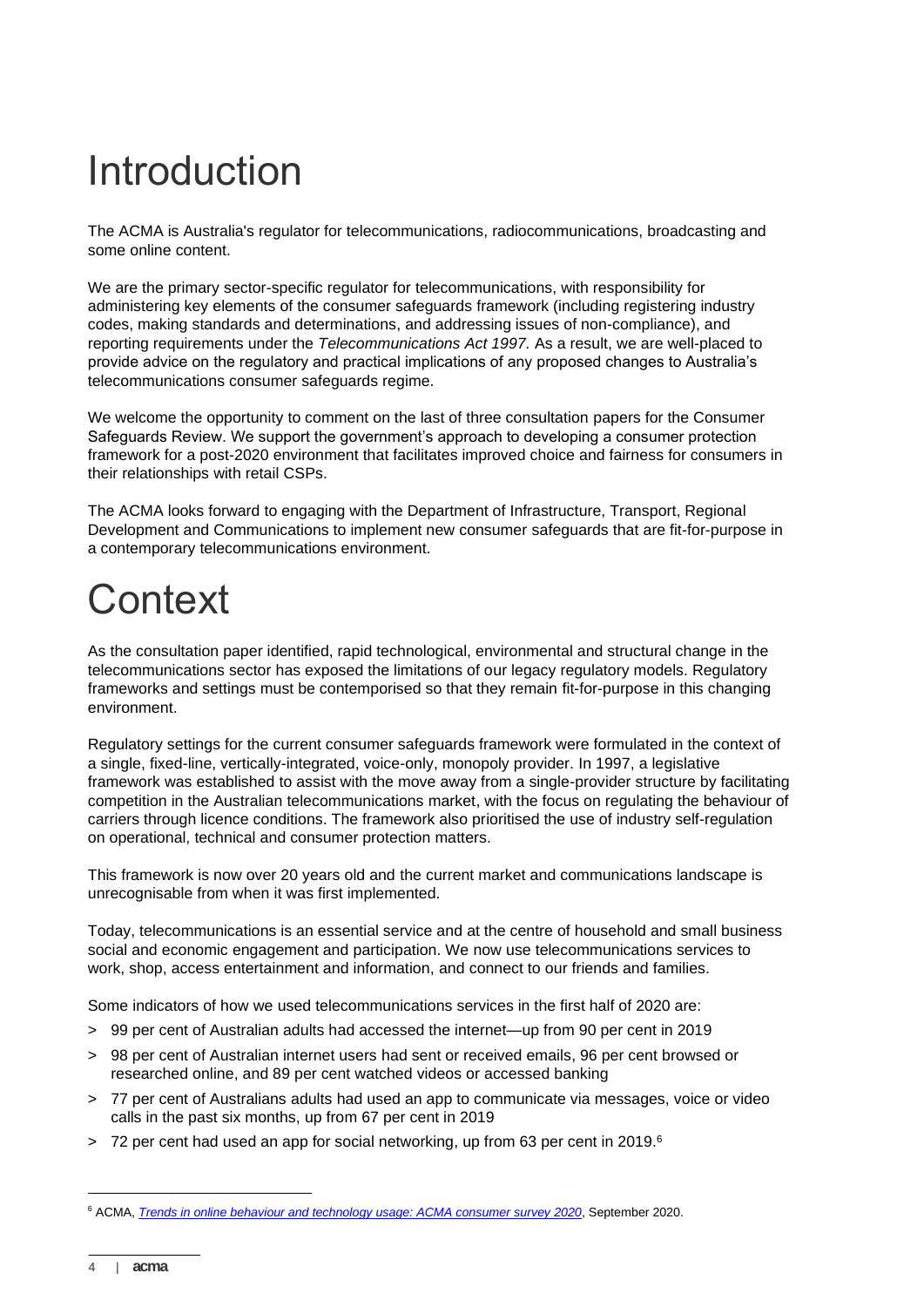Between June 2010 and June 2019, the amount of broadband and mobile data we downloaded per quarter increased from 156,220 terabytes<sup>7</sup> to 5,987,510 terabytes.<sup>8</sup>

This centrality of communications services to our daily lives means it is more important than ever that consumers can be confident about service reliability, accessibility and affordability.

The competition ambition of the 1997 telecommunication legislation appears to have been largely met, with the market providing a substantial range of products and services to consumers, significant innovation and decreased costs in real terms, all of which have provided benefits to consumers. However, despite these positive developments, the experience of consumers is not consistently a positive one.

As the consultation paper identifies, there are some notable indicators of deficiencies in consumers' experience of the telecommunications market, including:

- > high levels of consumer distrust—the Roy Morgan Trust and Distrust Monitor (April 2018 to March 2019) indicated the telecommunications industry averaged the highest level of net distrust of all industries surveyed
- > enduring concerns about customer service—customer service was at or near the top of the list of complaint issues reported to the Telecommunications Industry Ombudsman (TIO) from 2012–13 to 2018–19
- > total number of consumer complaints to the TIO remains high—at above 100,000 per annum since 2006–07. 9

In addition to the factors identified in the consultation paper, recent ACMA data and research reveals an increasing misalignment between matters that are important to consumers and the performance of industry in these areas. Unsurprisingly, our research shows that the majority of Australian adults, households, and small and medium-sized businesses consider customer service and faults management to be important telco issues.<sup>10</sup> Despite this, providers are not consistently meeting consumer expectations in managing these issues. Of those that complained about a fault or other issue, 35 per cent of households and 46 per cent of small and medium-sized businesses were either dissatisfied or very dissatisfied with how their complaint was handled by their telco.

Our complaints-reporting data shows that for the 2019–20 financial year, providers performed as follows: 11

- > 25 per cent of providers take, on average, between one and 2.8 days to resolve a complaint
- > 50 per cent of providers take, on average, 2.8 to 6.8 days to resolve a complaint
- > the remaining 25 per cent of providers take, on average, 6.8 to 9.8 days to resolve a complaint.<sup>12</sup>

Complex supply chains now characterise the telecommunications market, with services supplied to consumers dependent on commercial arrangements between several entities. Despite this, legacy regulatory settings are still based on an assumption of vertical integration in the fixed network and reflect that authorisation requirements are limited to carriers rather than CSPs.<sup>13</sup>

<sup>7</sup> ACMA, *Communications report 2010–11*, p. 26*.*

<sup>8</sup> ACMA, *[Communications report 2018–19](https://www.acma.gov.au/publications/2020-02/report/communications-report-2018-19)*, p. 11.

<sup>9</sup> Department of Infrastructure, Transport, Regional Development and Communications, *Consumer Safeguards Review—Part C—Choice and Fairness: Consultation paper*, July 2020, p. 11.

<sup>10</sup> ACMA, *Telco consumer experience—Australian adults and households: Phone and internet services,* October 2020.

<sup>11</sup> Percentages are based on the 32 providers that reported complaints-handling data to the ACMA in 2019–20 under the Telecommunications (Consumer Complaints) Record-Keeping Rules 2018.

 $12$  This data does not, however, take account of an outlier, which corresponds to the average time to resolve a complaint for one provider sitting significantly outside of these ranges at 17.5 days for the 2019–20 financial year.

<sup>&</sup>lt;sup>13</sup> As at July 2020, there were 307 active carrier licences (ACMA) and the TIO reported over 1,400 members at June 2019 (TIO Annual Report 2018–19.).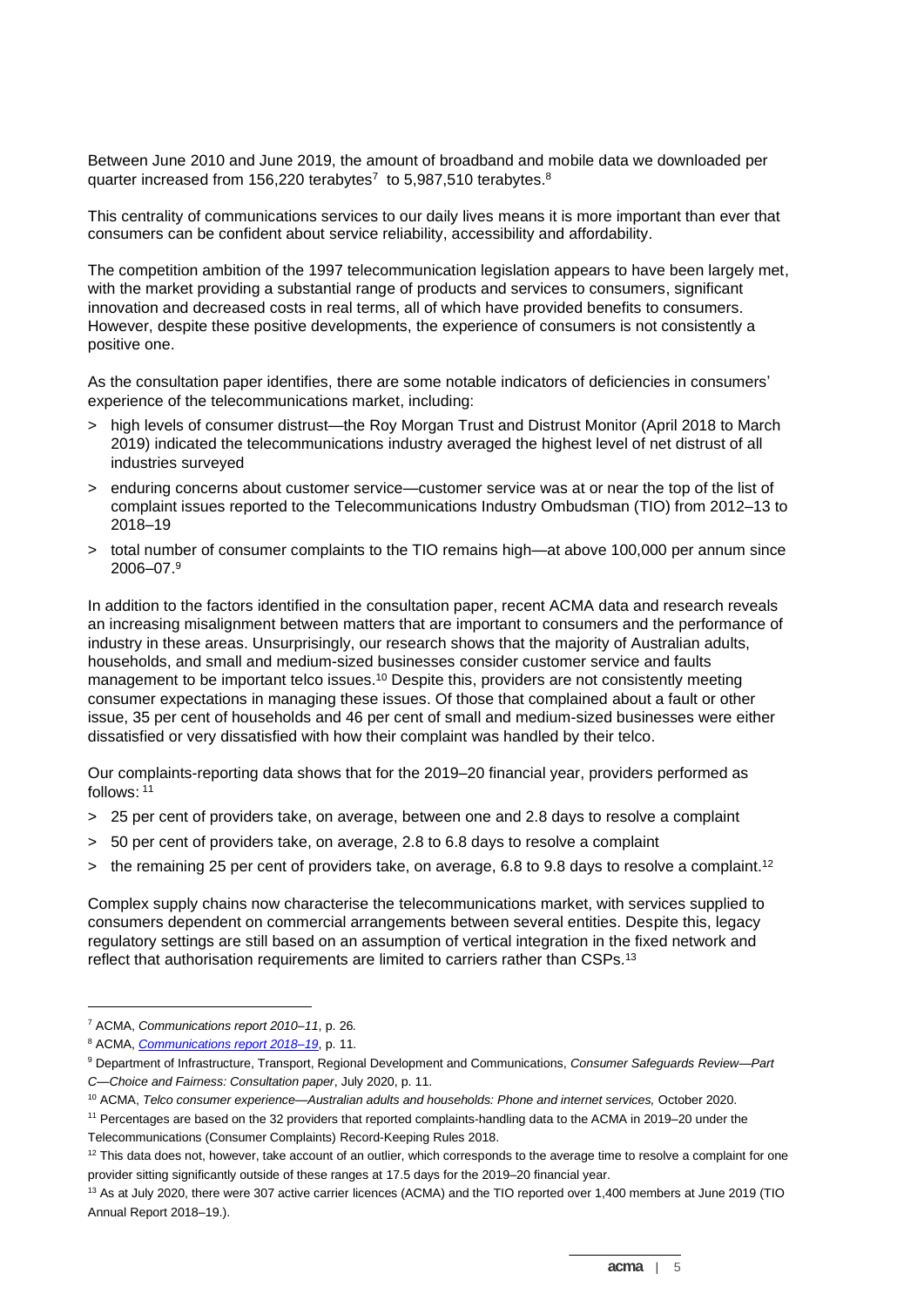Unlike other essential service industries—banking, insurance, electricity, gas—retail CSPs are not required to register to operate in the communications market. Limited visibility of CSPs as a key part of the telecommunications supply chain has resulted in challenges for the regulator and, we would argue, poor outcomes for some consumers. The absence of an ability to exit providers that are responsible for repeated or egregious failures to comply with essential consumer protections from the market has made it easier for some unscrupulous providers to continue to operate. This is to the detriment of consumers.

The emphasis in the current framework on self- and co-regulation also fails to differentiate between essential consumer matters and other issues that have less direct relevance to consumers. Coregulatory rules are developed by the industry, with limited capacity for the regulator to intervene or require higher levels of performance than the industry sets for itself. Co-regulation requires certain conditions to be effective, which no longer apply in the current telecommunications environment. For example, co-regulation may suit markets where the products available are essentially homogeneous, and where there is low or moderate public interest concern.<sup>14</sup> It is apparent from the wide and often complex variety of products on the market, and the level of consumer dependence on telecommunications services, that these conditions no longer exist.

There is also evidence that impediments exist for a significant number of consumers to take advantage of Australia's competitive telecommunications sector by changing provider. Our 2020 telco consumer experience research shows that 47 per cent of Australian adults had not changed their mobile service plan or provider in the previous two years. A little over half (53 per cent) of Australian adults have been with their current telco for their mobile phone for more than five years. 15

Rather than an indication of consumer satisfaction, we consider that limited consumer churn may be due to the lack of transparency in the market and the difficulty consumers face in comparing non-price factors in choosing a provider. We note that, unlike other regulators and dispute resolution agencies<sup>16</sup>, the ACMA is unable to report on individual providers' performance against essential consumer protection measures, and thereby better enable consumers to make informed choices considering non-price matters.

Another key challenge inherent in the current regulatory framework is the costly, lengthy and complex regulatory process the regulator must navigate to address non-compliance by a CSP. We are unable to take direct enforcement action (other than issue a formal warning) where there is a breach of an industry code, regardless of the level of consumer harm. We are also unable to prevent a CSP found responsible for repeated, egregious acts of non-compliance from continuing to operate in the market.

In reforming the consumer protection framework, we recognise that there is a balance between ensuring fairness and choice for telecommunications consumers, while not imposing significant costs on industry that may affect service affordability. However, we consider that current regulatory settings are not providing optimal outcomes for consumers, and market mechanisms are increasingly challenged in meeting consumer needs and expectations. A reformed regulatory framework that better reflects the contemporary telecommunications marketplace will deliver benefits to consumers and encourage performance improvements in the industry.

<sup>14</sup> ACMA, *[Optimal conditions for effective self-](https://www.acma.gov.au/publications/2015-06/report/optimal-conditions-effective-self-and-co-regulatory-arrangements-2015-edition) and co-regulatory arrangements*, occasional paper, June 2015.

<sup>15</sup> ACMA, *Telco consumer experience—Australian adults and households: Phone and internet services*, October 2020.

<sup>16</sup> For example, see Australian Energy Regulator, *Retail markets performance reporting and* Australian Financial Complaints Authority, *[AFCA Datacube](https://data.afca.org.au/complaints-by-firm)*.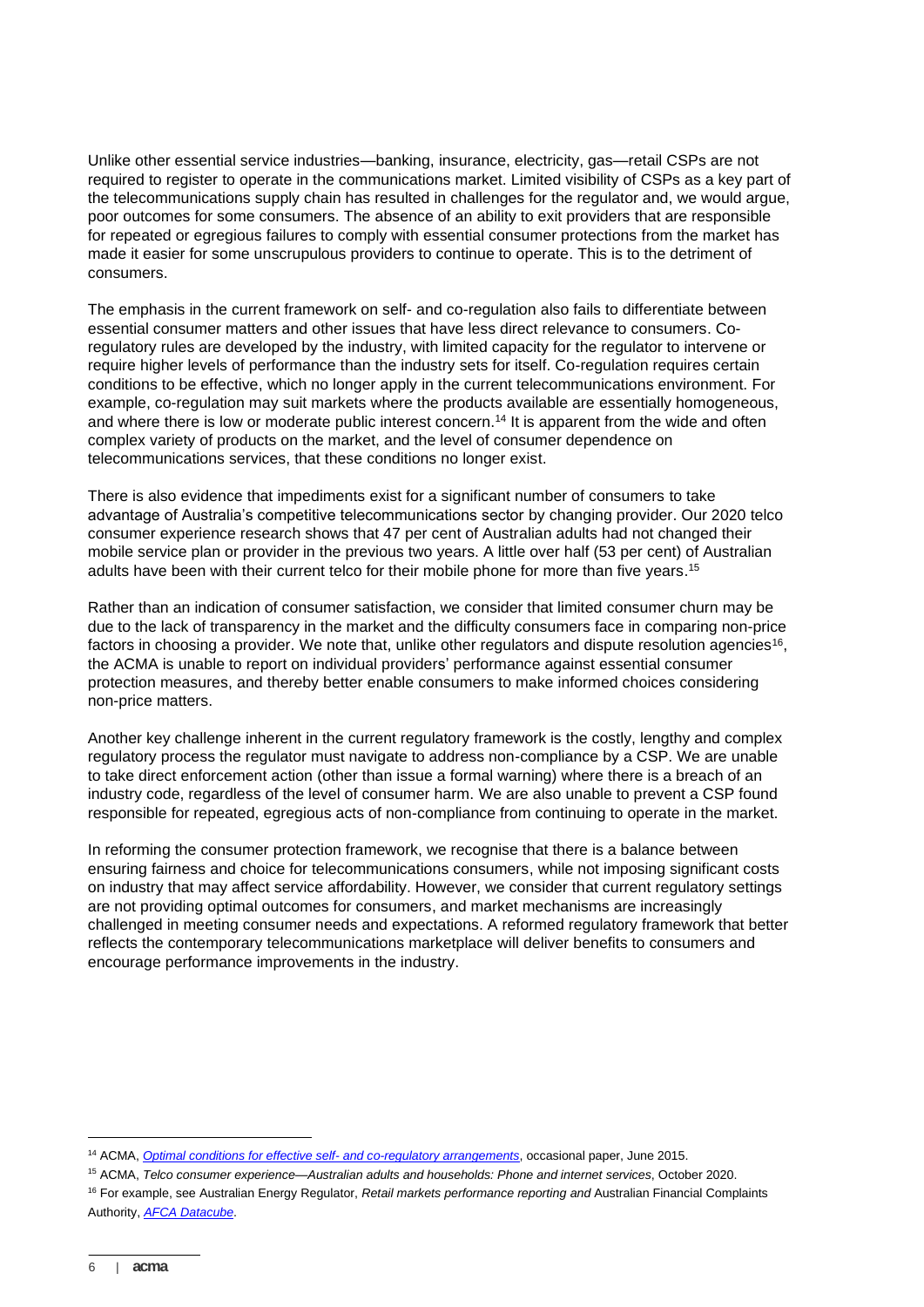## Proposals for reform

The ACMA strongly supports the proposals for reform set out in the consultation paper and provides additional research and information in support of each of the proposals.

## **Proposal 1**

#### **Telecommunications-specific consumer protection rules should cover essential matters between consumers (including small businesses) and their communications providers.**

We support this proposal and the associated principles:

- > Principle 1: Rules are needed to drive customer-focused behaviour where market/commercial incentives are weak.
- > Principle 2: Consumers should be treated fairly and in good faith by providers.

Coverage of telecommunications consumer protection rules should be guided by underlying principles that ensure safeguards are both aligned with reasonable community expectations and address the key harms affecting residential and small business consumers. We agree that rules should provide protections for public interest matters, as well as areas where there may be limited commercial incentives to pursue positive consumer outcomes, such as in the areas of ethical sales practices, customer service and financial hardship.

We consider that essential consumer protection matters include those that:

- > enable consumers to exercise informed choice and consent
- > enable consumers who are disadvantaged or in vulnerable circumstances to access telecommunications services in an inclusive manner
- > provide assurance that products and services will perform as promised, issues are resolved quickly, and charges are as reasonably expected.

Our research, together with evidence outlined in the consultation paper, suggests that despite improvements in some key areas, existing rules are not effectively protecting consumers or promoting choice and fairness in consumers' dealings with CSPs.

Our 2020 consumer survey of Australian adults found that while consumer satisfaction with many aspects of home internet services improved, satisfaction remained unchanged for customer service (including call wait times), complaints-handling and fault repair/technical support.<sup>17</sup> Similarly, satisfaction remained unchanged for complaints-handling and call wait times for mobile phone services.<sup>18</sup>

Complaints-handling also remains an ongoing issue, with our 2020 telco consumer experience research showing that among households and businesses that indicated their most recent complaint made in the last six months was resolved, 35 per cent of households and 46 per cent of small and medium-sized businesses were dissatisfied with their provider's complaints-handling process.<sup>19</sup>

In developing its proposals further, we suggest the Department give increased consideration to:

- > the regulation of third-party over-the-top (OTT) services
- > how responsibility is apportioned throughout the supply chain.

<sup>&</sup>lt;sup>17</sup> In 2020, satisfaction with customer service was 3.5 out of 5, satisfaction with call wait times was 3.1 out of 5, and satisfaction with complaints-handling was 3.3 out of 5. Satisfaction with fault repair and technical support was 3.2 and 3.4 respectively.  $18$ In 2020, satisfaction with complaints-handling was 3.5 out of 5, while satisfaction with call wait times was 3.2 out of 5

<sup>19</sup> ACMA, *Telco consumer experience—Australian adults and households: Phone and internet services,* October 2020.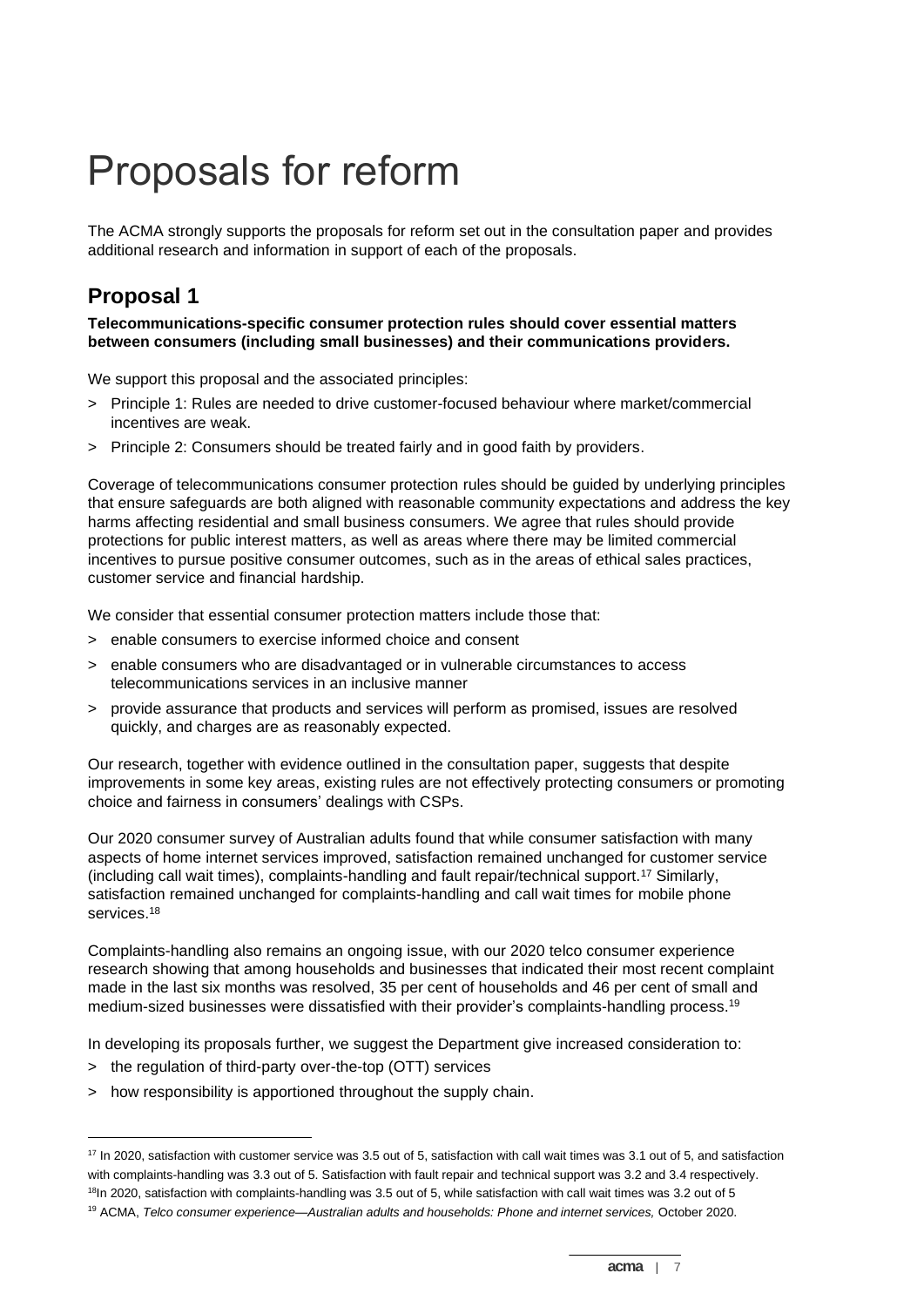### **Third-party over-the-top (OTT) services**

The ACMA's approach to regulating OTT communication services has historically been based on whether a service has the characteristics of a standard telephone service<sup>20</sup>, and whether a provider is providing that service as a CSP.

It is often a non-trivial process to determine whether a particular OTT communications service meets the definitional requirements to be subject to the same rules as a legacy telephony service. Individual service delivery models must be assessed on a case-by-case basis, which can be lengthy and resource intensive. Uniform application of rules across functionally equivalent OTT services would provide clarity for industry in understanding their obligations and assist the ACMA in enforcing the rules.

Our 2020 consumer survey found that three in four Australians (77 per cent) had used an app to make voice calls, video calls or send messages in the past six months. At June 2020, Facebook Messenger was the most commonly used communications app (66 per cent of Australians) followed by Zoom (43 per cent).

Many OTT services are available at no cost to consumers and do not provide for any-to-any connectivity, limiting communication to users on the same platform. For these services, issues related to the cost of the service and expectations about service quality do not usually arise. Despite the widespread and increasing use of these free OTT services, they are unlikely to be considered 'functionally equivalent' to traditional services. We do not consider there is sufficient evidence of consumer detriment to support regulation of OTT services that are not functionally equivalent to traditional services under the telecommunications consumer safeguard umbrella.

We propose that services which, from a consumer perspective, are functionally equivalent be subject to the same consumer protection rules, regardless of how they are provided. This is because in these circumstances, a consumer may find it difficult to differentiate between a traditional fixed-line or mobile telephony service and a functionally equivalent OTT communications service, and could reasonably expect to be protected by equivalent consumer safeguards when using the OTT service. With the migration of fixed-line voice services to the NBN, any voice service supplied using the NBN will be considered an OTT service.<sup>21</sup>

#### **Apportioning responsibility throughout the supply chain**

Complex supply chains now mean that while a consumer is supplied a service by a retail CSP, the performance of a service is increasingly dependent on different entities in the supply chain. This may include carriers, CSPs and carriage service intermediaries.

We consider that rules about choice and fairness are appropriately directed at retailers in the first instance (as the customer-facing entity). However, in some cases, it will be necessary for retailers to secure the cooperation of another party—such as NBN Co or a wholesale CSP—to negotiate an outcome for a consumer.

This cooperation is already required in some instruments. For example, the Telecommunications (Consumer Complaints Handling) Industry Standard requires all parties in the NBN supply chain to provide 'reasonable assistance' to resolve consumer complaints in a timely and effective manner.

Where a supplier of retail telecommunications services depends on another party in the supply chain for service quality and reliability, rules and associated enforcement powers should be capable of

<sup>20</sup> Standard telephone service (STS) is defined at section 6 of the *Telecommunications (Consumer Protection and Services Standards) Act 1999*. Two-way VoIP services that connect to the public telephone network allowing any-to-any connectivity are considered an STS.

<sup>&</sup>lt;sup>21</sup> A subset of these services will be considered functionally equivalent, such as an OTT voice service supplied by a CSP or another party that allows users to make outbound calls to public switched telephone network (PSTN) numbers and is assigned a PSTN number to receive inbound calls.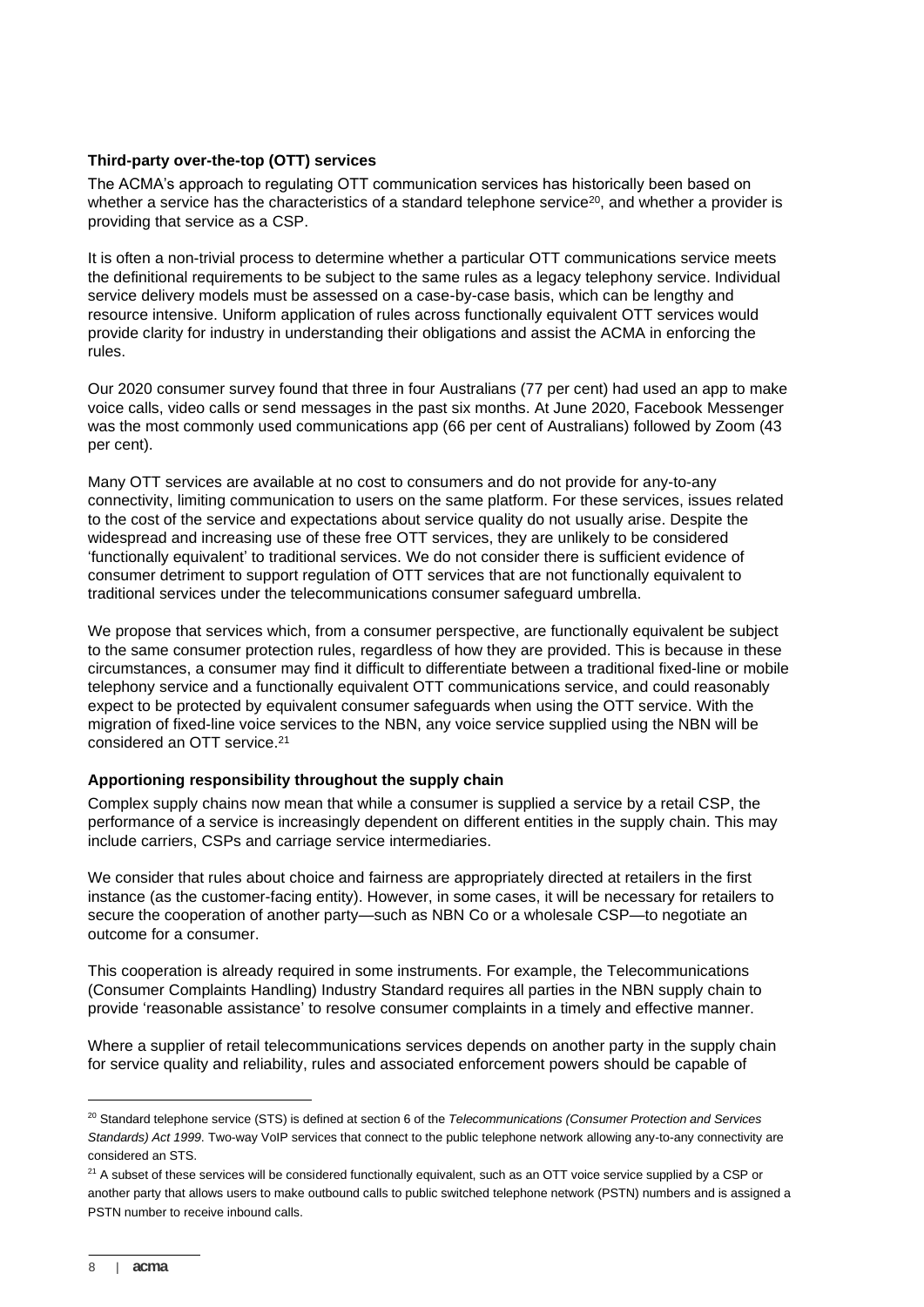applying to all relevant parties. We propose that the ACMA be empowered to make essential consumer protection rules that apply to any or all parties in the telecommunications supply chain with a role in delivering positive consumer outcomes.

## **Proposal 2**

#### **The telecommunications consumer protection rule-making process should be reformed to improve its effectiveness.**

We support this proposal and the underlying principle:

> Principle 3: The rule-making process should be timely, efficient, enable a wide range of views to be considered and produce clear, targeted rules.

Within Proposal 2, the consultation paper suggests two high-level options for improving the rulemaking process—strengthening the industry code-making process or giving the ACMA or the Minister responsibility for developing essential consumer protection rules. We consider that progressing both these options would improve the effectiveness of the consumer protection rule-making process, while maintaining a flexible regulatory framework.

We are well placed to develop and administer essential consumer protection rules within the boundaries set for us by the Parliament and consider that direct regulation is the most efficient mechanism to implement this proposal. We note that co-regulation and the use of industry codes may remain appropriate for technical or operational rules, where industry can demonstrate it is motivated to solve problems.

#### **The co-regulatory experience**

Under existing co-regulatory settings, industry participants assume responsibility for designing the regulatory detail of key telecommunications consumer protections.

The inherent tension in a framework that requires industry to develop its own consumer protection rules in the form of codes can result in ambiguous rules, indirect and lengthy enforcement processes and less than ideal outcomes for consumers.

Key problems with the code development process are set out below.



**The ACMA has limited scope to refuse to register a code.** This is particularly the case where non-registration would leave consumers without essential (or adequate) protection because an outdated code remains in place, or no code applies at all. If a code deals with matters of substantial relevance to the community (and is otherwise compliant with legislative requirements), the ACMA must register it if satisfied the code 'provides appropriate community safeguards' for the matters it covers.



**The code development process is slow.** This is due in part to the number of legislative 'steps' that must be completed for a code to be developed or reviewed, and the number of parties involved in the drafting of the code.



**The membership of industry bodies is not necessarily representative of the industry that will be affected by the code.** Drafting is dominated by the larger established providers who are adequately resourced to participate in code development. Engagement, and therefore the perspective of smaller or new providers, may not be fully considered.



**Commercial incentives of industry outweigh the interests of consumers.** Industry must invite public submissions on any code proposed for registration and must have consulted at least one body or association that represents the interests of consumers. However, consumer representatives have limited capacity to persuade industry to take a course that is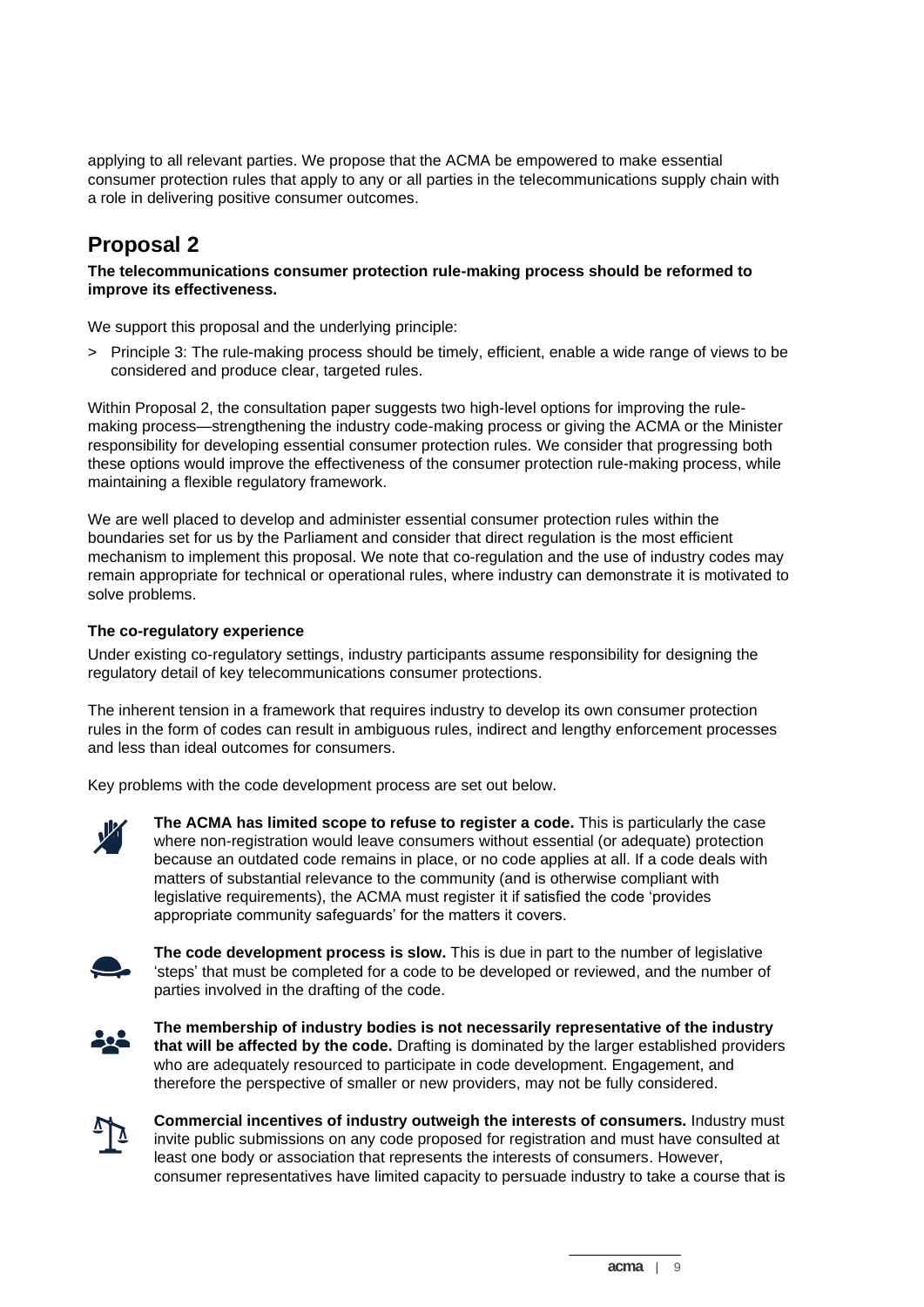contrary to commercial interests. Ultimately, industry decides the form of the code submitted to the ACMA for registration.



**ACMA 'observer' status for code review processes is resource intensive and delivers limited incremental value.** We can and do provide advice and commentary to the committee drafting the code but cannot determine the drafting.



**The code development process can result in poor drafting.** The process often involves a committee comprising various stakeholders, with the industry body making necessary drafting compromises to achieve consensus. Imprecise drafting creates confusion for industry participants trying to understand how to comply and may compromise our ability to enforce code compliance.

If industry codes are retained under a new framework, changes are needed to improve the codemaking process. The Implementation and transition section of our submission discusses proposed changes.

#### **Form of future regulation**

In considering the best form of regulation for essential consumer protection rules, we apply the regulatory assessment framework set out in the ACMA's occasional paper *Optimal conditions for effective self- and co-regulatory arrangements*. 22

The current co-regulatory framework does not consistently deliver equitable or positive outcomes for all consumers. Experience has shown that for essential consumer protection matters, few of the threshold optimal conditions for effective co-regulation are met across the telecommunications industry.

Essential consumer protection rules are more appropriately housed in direct regulation, because:

- > the market is characterised by a small number of dominant larger providers, many small providers and limited barriers to entry, making it difficult to monitor and influence the behaviour of providers
- > despite a high degree of competition in the market, there is little commercial incentive for industry to behave in a way that results in optimal outcomes for all consumers—for example, in delivering a high standard of customer service or meeting the needs of those experiencing financial hardship
- > information asymmetry means it can be difficult for consumers to differentiate between a large number of providers and product offerings—in some cases, there may be a range of similar services delivered over the same network (for example, the NBN or a mobile network) and consumers may lack the necessary information to make a decision based on factors other than price
- > there is evidence of ongoing and significant consumer detriment, particularly in relation to consumers in vulnerable circumstances<sup>23</sup>
- > the range of products available in the market is increasingly varied, complex and difficult to compare
- > unlike other essential service markets, there is no 'single source of truth' for consumers seeking information about the entities in the CSP market, and the individual performance of CSPs is not reported.

While we are well-placed to develop essential consumer protection rules, our ability to do so is restricted under the current framework. We can make an industry standard in limited circumstances, including where a request for a code is not complied with, a code fails, or upon direction by the Minister. <sup>24</sup> Alternatively, we may make a service provider determination for specified carriage or

<sup>22</sup> ACMA, *[Optimal conditions for effective self-](https://www.acma.gov.au/publications/2015-06/report/optimal-conditions-effective-self-and-co-regulatory-arrangements-2015-edition) and co-regulatory arrangements*, occasional paper, June 2015.

<sup>23</sup> Vulnerability is discussed further in the *Implementation and transition* section of this submission.

<sup>&</sup>lt;sup>24</sup> Sections 123, 125 & 125AA of the Telecommunications Act.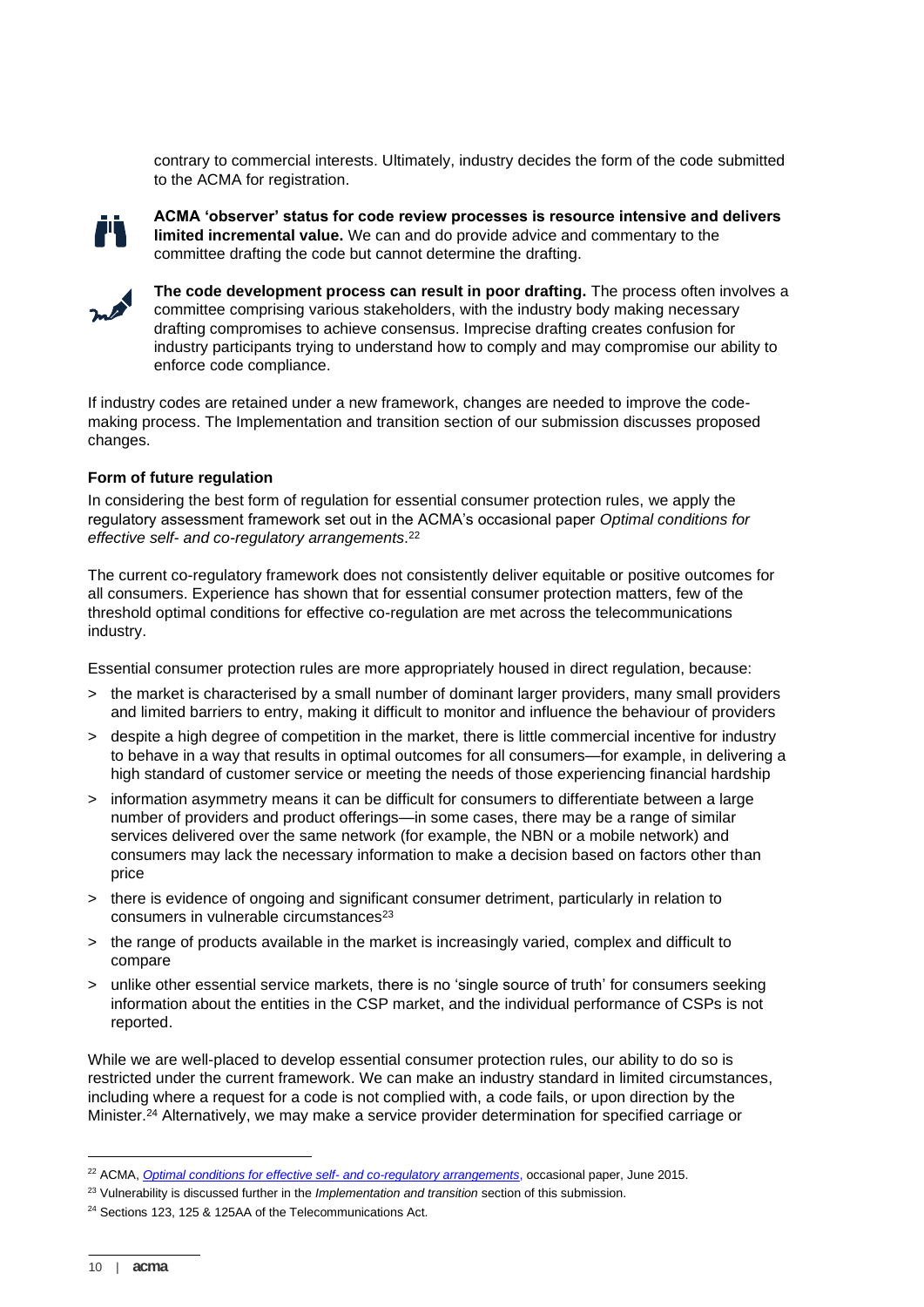content services, but this applies only to CSPs or content service providers, and only in relation to matters specified in the regulations<sup>25</sup>, or about designated disaster plans.<sup>26</sup>

We propose that as a regulator, we should be empowered to make rules by direct regulation for any essential consumer protection matter or related operational matters.

## **Proposal 3**

**The essential telecommunications-specific consumer protection rules should be mandatory and directly enforceable by ACMA, and the enforcement options available should encourage compliance.**

We agree with this proposal and the supporting principle:

> Principle 4: The regulator should have appropriate powers and actively enforce consumer protection rules based on risk.

To be capable of effective enforcement, rules must be clearly articulated and unambiguous. It is not possible to simply uplift entire industry codes and make them directly enforceable (for example, by converting them to industry standards) because the rules they contain do not uniformly meet this requirement for clear articulation and being unambiguous. They may also not adhere to best practice drafting or consultation requirements. For example, several clauses in the Telecommunications Consumer Protection Code (TCP Code) specify that a CSP must 'take steps' towards achieving a particular outcome, or ensure their representatives are 'able to' interact with consumers in a particular way. This indirect language creates ambiguity about an obligation and therefore may limit enforceability.

### **Limitations of current enforcement options**

Consumer safeguards that address choice and fairness are encapsulated in a range of industry codes, industry standards and service provider determinations. However, inconsistent and complex enforcement options across these regulatory instruments do not result in optimal protections for consumers.

While we can directly enforce the instruments we make, we are unable to directly enforce industry codes. Rather, where we are satisfied a provider has contravened a code, we can either issue it with a formal warning or a direction to comply. These indirect enforcement measures may have little broader educative effect and may be less effective to deter future non-compliance than more direct measures. We may only take direct enforcement action (for example, by issuing an infringement notice or seeking a pecuniary penalty) where a direction is not complied with—that is, where a further breach has occurred.

The differences between the enforcement options available in the event of a breach of an industry code compared to a legislative instrument can also lead to inconsistent outcomes. For example, the Telecommunications (NBN Consumer Information Industry) Standard 2018 requires CSPs to provide consumers with NBN key fact sheets containing clear information to assist in making an informed choice. Here we are able to directly enforce contraventions of these requirements, including by seeking financial penalties.

In contrast, the TCP Code requires CSPs to provide critical information summaries to help consumers make informed purchasing choices about phone and internet plans. If a CSP fails to do so, we are limited to issuing a formal warning or direction to comply. Further enforcement action is only available to us where a CSP continues to be non-compliant and breaches a direction to comply.

<sup>&</sup>lt;sup>25</sup> Section 99 of the Telecommunications Act.

<sup>&</sup>lt;sup>26</sup> Section 346 of the Telecommunications Act.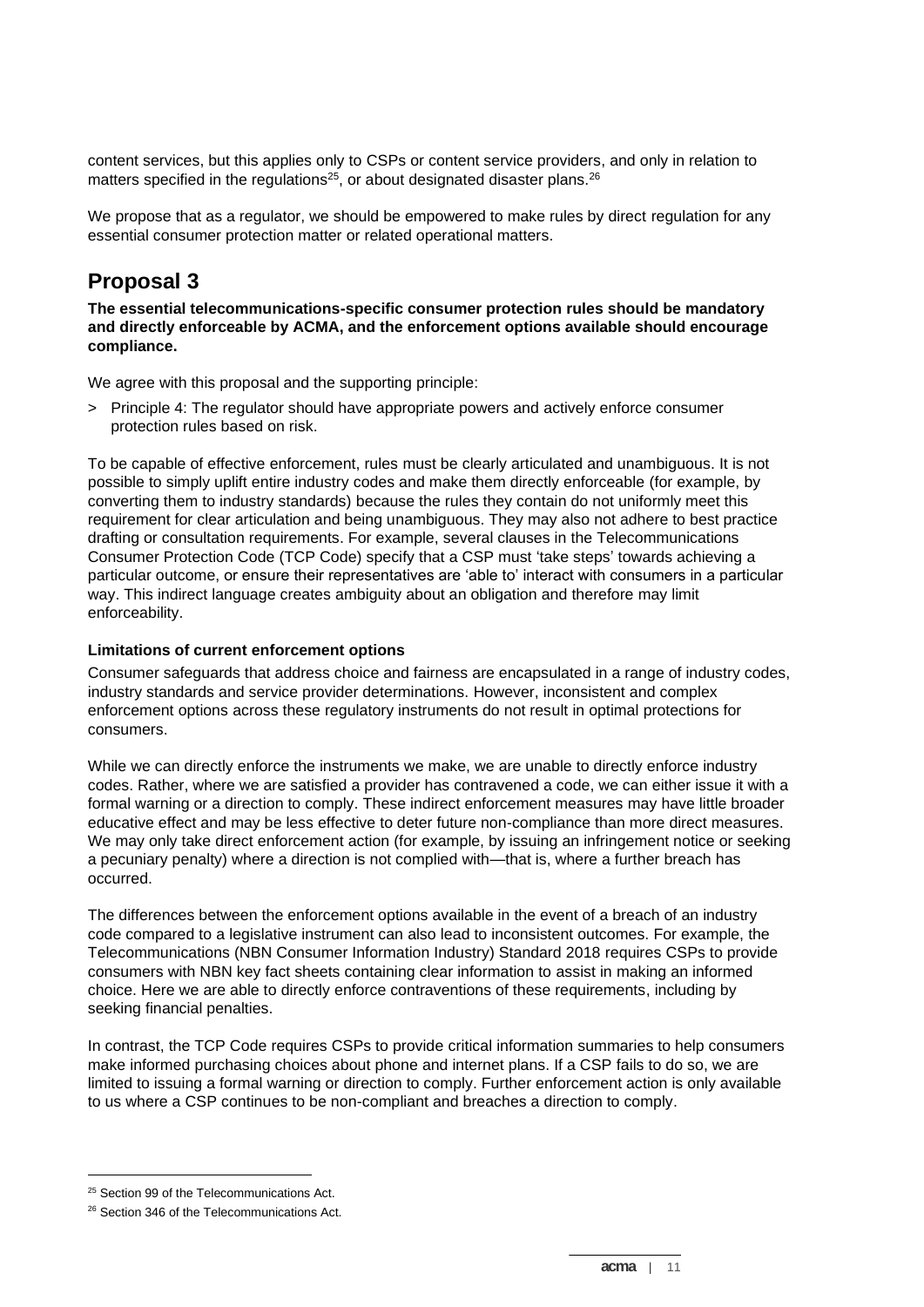#### **Penalties**

As a general principle, penalties for contravention of rules dealing with essential consumer protection matters should be commensurate with the harm caused.

Under the Telecommunications Act, we can seek pecuniary penalties through the Federal Court of up to \$250,000 for a breach of an industry standard, or of a direction to comply with an industry code (for a body corporate). In contrast, we can seek pecuniary penalties of up to \$10 million for a breach of a service provider rule. In all cases, we can issue an infringement notice of up to \$13,320 per breach.

The difference between pecuniary penalty amounts available for service provider rules and industry standards can lead to some inconsistencies. For example, a provider could face a penalty up to \$250,000 for a contravention of the Telecommunications (NBN Continuity of Service) Industry Standard 2018, but a penalty of up to \$10 million for a contravention of the Telecommunications Service Provider (NBN Service Migration) Determination 2018. These instruments provide similar protections to consumers.

We consider there is scope to improve consistency between penalty amounts that may be sought for breaches of standards and service provider determinations. Aligning the penalties that apply for breaches would result in greater consistency between key instruments of direct regulation and associated improved outcomes for consumers.

### **Proposal 4**

**The legacy obligations of declining relevance should be removed or adjusted as Telstra's legacy copper network is phased-out.**

The ACMA agrees with this proposal and the supporting principles:

- > Principle 5: Consumer protections should remain in place where they are of enduring importance but be removed or phased out if they no longer serve a purpose.
- > Principle 6: Services should be available, accessible and affordable for all people in Australia.

Legacy regulatory obligations that are of declining relevance due to changes in industry structure, product offerings or consumer usage should be reviewed. Many legacy obligations were intended to provide safeguards for fixed-line telephone services, which are decreasing in relevance as consumers migrate to the NBN. Our 2020 consumer survey shows that fixed-line telephone usage continues to decline—from 54 per cent in 2017 to 40 per cent in 2020.<sup>27</sup>

The ACMA's assessment of the ongoing relevance of the legacy obligations raised in the consultation paper is set out at Appendix A.

<sup>27</sup> ACMA, *[Trends in online behaviour and technology usage: ACMA consumer survey 2020](https://acma.createsend1.com/t/d-l-ctrxkl-l-t/)*, September 2020.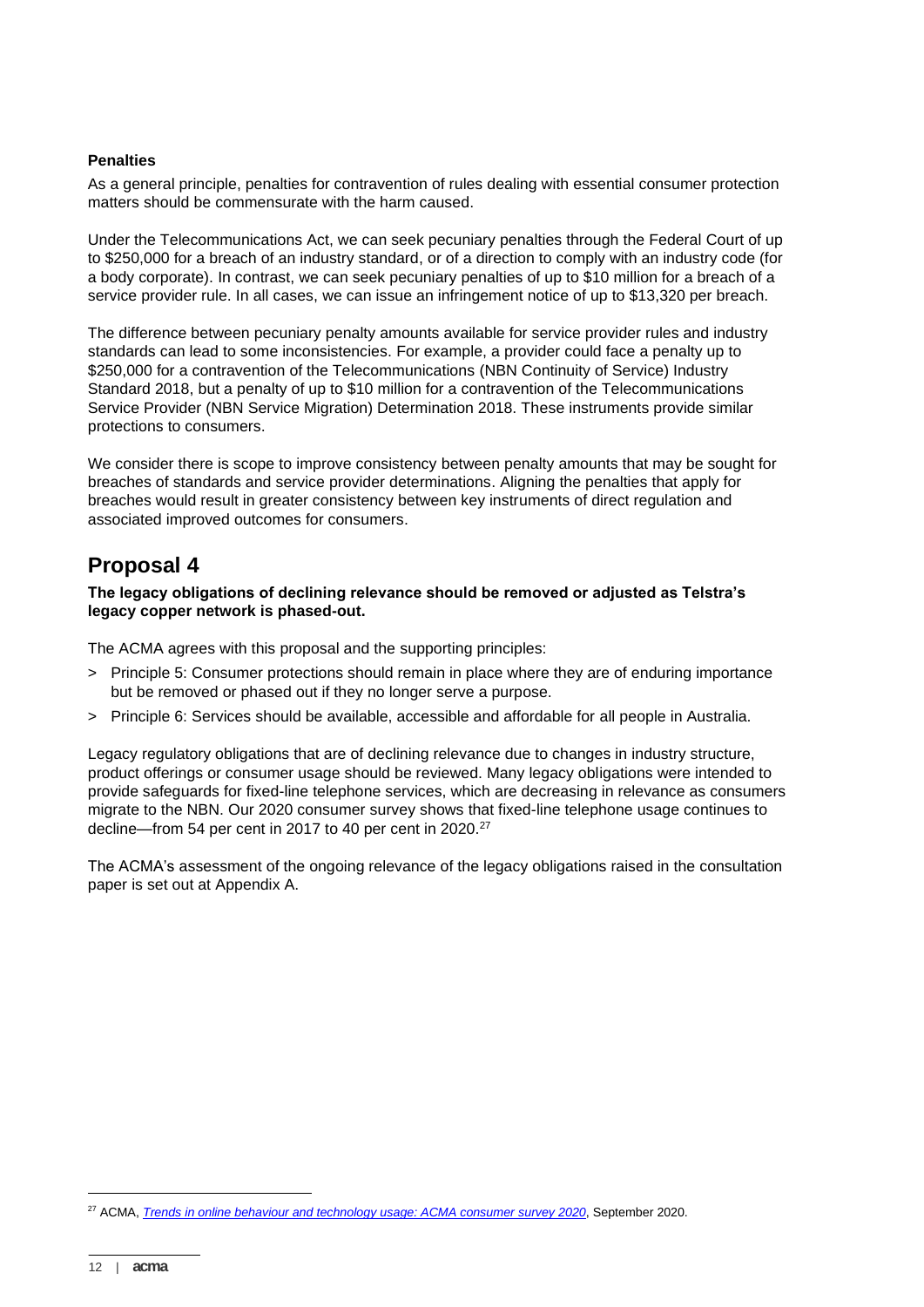## Implementation and transition

To achieve a fit-for-purpose telecommunications consumer protection framework, reform is needed across the rule coverage, content, development and enforcement process. While a balance must be struck between mandating essential consumer protections and the cost imposition for industry, evidence of ongoing consumer detriment means that incremental change is no longer sufficient to address identified and emerging harms. As outlined in the consultation paper, relatively high complaint numbers, sustained levels of consumer dissatisfaction, and the prevalence of telco customer service complaints as the most complained about matter to the TIO, suggests that not all CSPs are consistently delivering on their customers' needs and expectations around choice and fairness.<sup>28</sup>

The ACMA envisages reform could best be implemented through:

- > enshrining essential consumer protection rules in direct regulation—with direct regulation replacing essential rules currently housed in industry codes
- > implementing a registration scheme to administer market entry and exit by retail CSPs and provide clarity to consumers about which entities are subject to the rules
- > introducing transparency measures to improve public accountability of providers and assist with informed consumer choice
- > focusing on vulnerability as a key consumer protection matter.

### **Consumer protection objectives**

We consider that essential consumer protection matters should be defined as those that:

- > enable consumers to exercise informed choice and consent
- > enable consumers who are disadvantaged or in vulnerable circumstances to access telecommunications services in an inclusive manner
- > provide assurance that products and services will perform as promised, issues are resolved quickly, and charges are as reasonably expected.

We propose that the government enshrine a statement of consumer protection objectives in primary legislation to facilitate the development of effective rules by the ACMA covering these matters and provide a clear foundation for our compliance and enforcement activities.

We support the principles set out in the consultation paper and suggest the government legislate the intent of these key principles as a statement of the objects of a consumer protection framework. Legislation should make clear that an effective framework will:

- > promote customer-focused behaviour by CSPs where market or commercial incentives are weak
- > promote treatment of consumers by CSPs that is fair and in good faith
- > promote the availability, accessibility and affordability of services to all people in Australia
- > protect the interests of people with disability, the elderly, on low incomes and others whose circumstances may mean they are vulnerable
- > ensure consumer protection rules made by the ACMA are clear, targeted and enforceable.

### **Empower the ACMA to make rules**

As the sectoral regulator, we consider we are well placed to play a key role in the reform of the consumer protection framework. This would require us to be given strengthened powers to enable us

<sup>28</sup> Department of Infrastructure, Transport, Regional Development and Communications, *[Consumer Safeguards Review—Part](https://www.communications.gov.au/have-your-say/consumer-safeguards-review-consultation-part-c-choice-and-fairness) [C—Choice and Fairness: Consultation paper,](https://www.communications.gov.au/have-your-say/consumer-safeguards-review-consultation-part-c-choice-and-fairness)* July 2020, p. 13.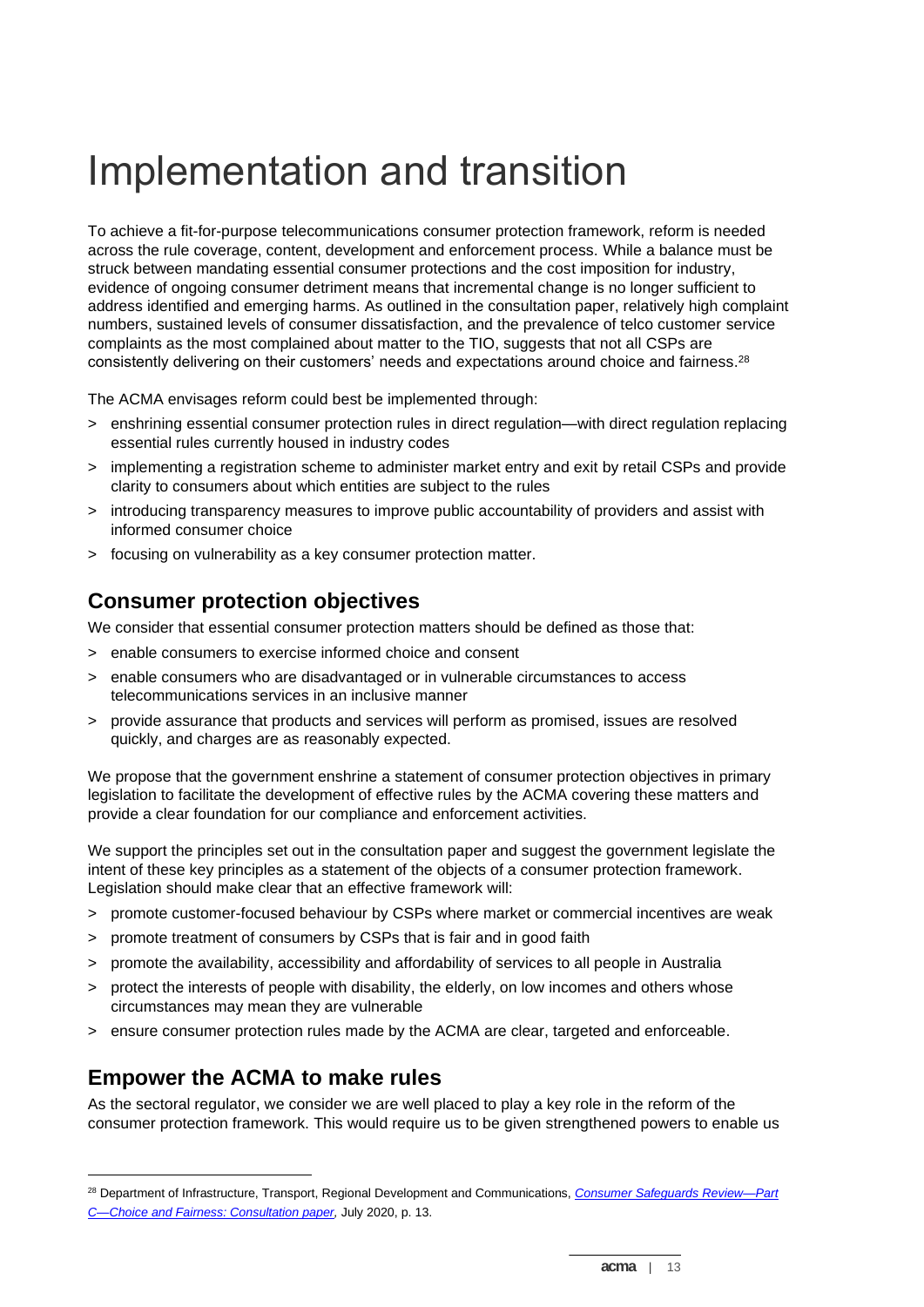to make directly enforceable rules. We propose the government consider legislating to enable the ACMA to:

- > make rules dealing with essential consumer protection matters or related operational matters without needing to demonstrate that a code has failed or receiving a direction from the Minister
- > apply essential consumer protection rules to any or all parties in the telecommunications supply chain with a role in delivering positive consumer outcomes
- > ensure essential consumer protection rules have broad application, enabling functionally equivalent communications services to be subject to the same rules.

At a minimum, rules should be made about essential consumer protection matters including:

- > advertising and selling practices
- > providing information to customers about goods and services, their prices and other terms and conditions
- > design of products and services to meet particular consumer needs (including for consumers in vulnerable circumstances)
- > contracts (including facilitating informed consent)
- > customer service
- > billing (including billing for third-party services)
- > complaints-handling
- > credit, debt and spend management (including financial hardship)
- > changing suppliers (including number portability)
- > disconnections.

We consider that industry codes are no longer an appropriate mechanism to address essential consumer protections. However, we support the ongoing use of industry codes for technical or operational matters, and as a tool to augment or provide guidance to providers on how to operationalise rules in direct regulation. In most cases, it will be entirely appropriate for industry to continue codifying operational and technical matters via the code development process.

However, should an industry code-making process be retained, changes are needed to improve this process. These may include:

- > streamlining the legislative 'steps' involved in making and registering a code, including by enabling the ACMA to specify a timeframe within which industry must submit a code for registration
- > setting a higher bar for code registration beyond 'providing appropriate community safeguards'—for example, to require the ACMA to consider each provision separately and the extent to which provisions are clear and enforceable
- > establishing a mandatory quality control process.

### **Protect vulnerable consumers**

The needs of vulnerable consumers should be considered and reflected when making rules about essential consumer protection matters. Telecommunication services are now essential for Australians to work and access education, health and government services, and also to participate in social and economic transactions. However, individual capacity to exercise choice in accessing and using telecommunications services can vary markedly.

Many consumers find themselves in vulnerable circumstances, either for personal reasons (for example, income, age, disability, physical or mental health) or as a result of market features (for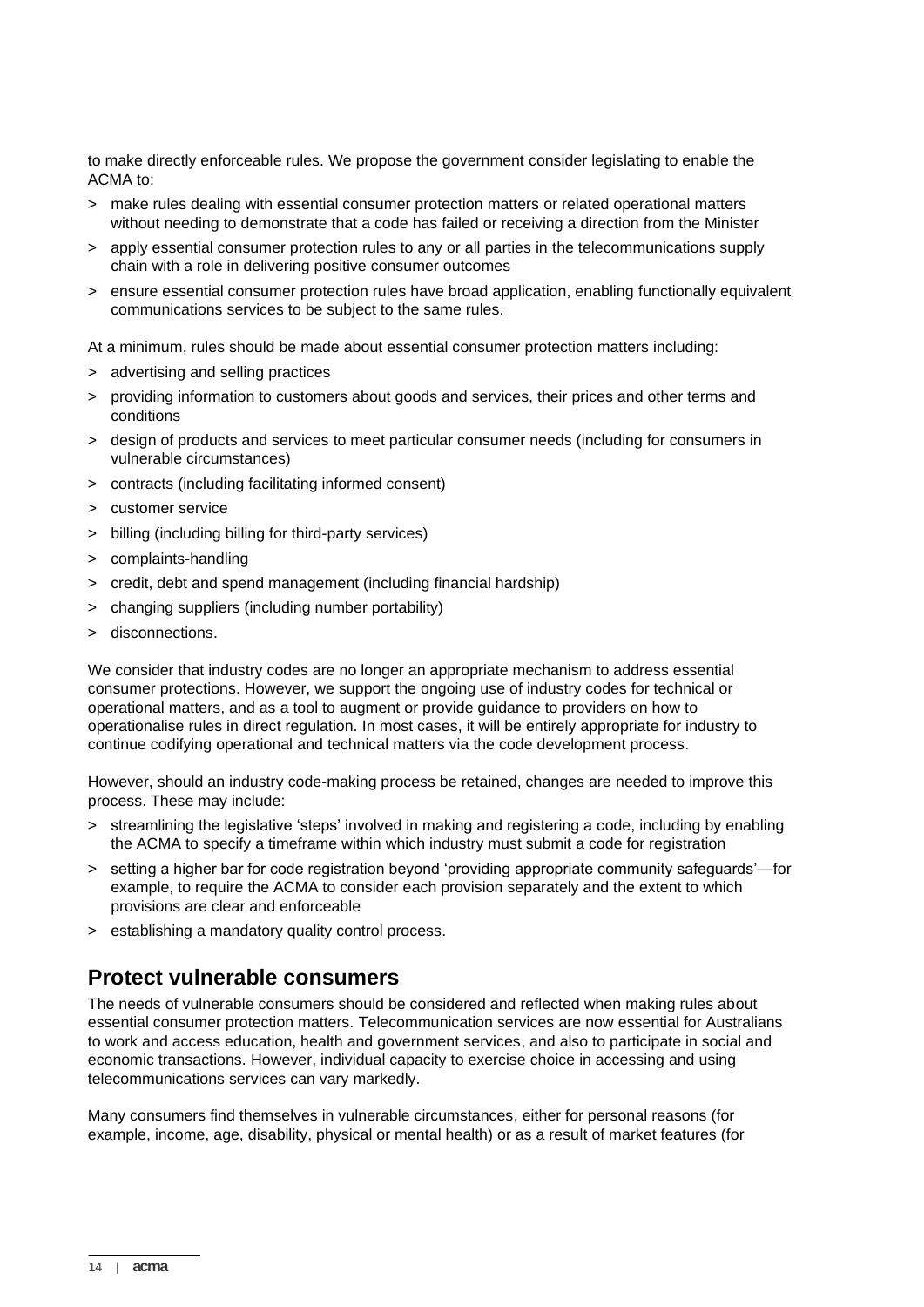example, unfair practices, complex product or service offerings, information asymmetries, conflicting commercial incentives) or both. 29



#### *Vulnerability and telco consumers*

Vulnerability data reported by the Consumer Policy and Research Centre shows that:

- > 44 per cent of Australians have low levels of literacy
- > two in three Australians experience some level of financial stress
- > one in six Australian women has experienced physical and/or sexual violence by a current or previous partner
- > 30 per cent of Australians have savings of less than one month's income or none at all
- > one in five Australians has a disability
- $>$  one in five speak a language other than English at home.<sup>30</sup>

A recent ACMA report reviewing the financial hardship policies of telco providers showed that for 2018–19, 36,541 consumers entered into a financial hardship arrangement with their provider and that at 30 June 2019, 10,259 customers remained on these arrangements with a combined hardship debt of \$5.71 million.<sup>31</sup> Of these financial hardship customers, 8,580 had their services disconnected by their provider due to non-payment.

Our 2020 telco consumer experience research found that low-income households (<\$60,000 pa) were less likely to have actively considered changing plan or provider and were more likely to have been with their provider for more than five years, compared with those on higher incomes (≥\$60,000 pa).<sup>32</sup> These low-income households placed more importance on not being locked into a contract with their CSP. Individuals living in low-income households were less likely than those on higher incomes to have home internet or use their mobile phone for banking, bills or emails.

We have a key role in fostering conditions where telecommunications services meet the specific needs of people across a range of personal and market circumstances so they can confidently and fairly access and use those services. Addressing consumer vulnerability and the harms created can be managed at multiple stages along the customer journey. <sup>33</sup> Protecting disadvantaged and vulnerable consumers in their dealings with CSPs is a central aspect of one of the ACMA's seven compliance priorities for 2020–21. 34

Treating customers in vulnerable circumstances fairly is also a focus of international regulatory agencies. Ofcom recently released a guideline that encourages an inclusive approach to the design of services, policies and procedures to ensure a wide range of consumers benefit from improved choice and fairness, whether or not they have identified as vulnerable. 35

Protecting vulnerable consumers should be at the heart of a robust consumer protection framework. We propose the ACMA be required to consider the needs of vulnerable consumers when making rules

<sup>34</sup> ACMA, [Compliance priorities 2020–21,](https://www.acma.gov.au/compliance-priorities) accessed 17 September 2020.

<sup>&</sup>lt;sup>29</sup> Consumer Policy Research Centre, *[Exploring regulatory approaches to consumer vulnerability: A report for the AER](https://www.aer.gov.au/publications/corporate-documents/exploring-regulatory-approaches-to-consumer-vulnerability-a-report-for-the-aer)*, February 2020.

<sup>30</sup> Consumer Policy Research Centre, *[Exploring regulatory approaches to consumer vulnerability: A report for the AER](https://www.aer.gov.au/publications/corporate-documents/exploring-regulatory-approaches-to-consumer-vulnerability-a-report-for-the-aer)*, February 2020.

<sup>31</sup> ACMA, *[Customer financial hardship in the telco industry, State of play report 2018–19](https://www.acma.gov.au/publications/2020-03/report/financial-hardship-telco-industry)*, March 2020.

<sup>32</sup> ACMA, *Telco consumer experience—Australian adults and households: Phone and internet services*, October 2020.

<sup>33</sup> Consumer Policy Research Centre, *[Exploring regulatory approaches to consumer vulnerability: A report for the AER](https://www.aer.gov.au/publications/corporate-documents/exploring-regulatory-approaches-to-consumer-vulnerability-a-report-for-the-aer)*, February 2020.

<sup>35</sup> Ofcom, *[Treating vulnerable consumers fairly](https://www.ofcom.org.uk/__data/assets/pdf_file/0034/198763/treating-vulnerable-customer-fairly-guide.pdf)*, July 2020.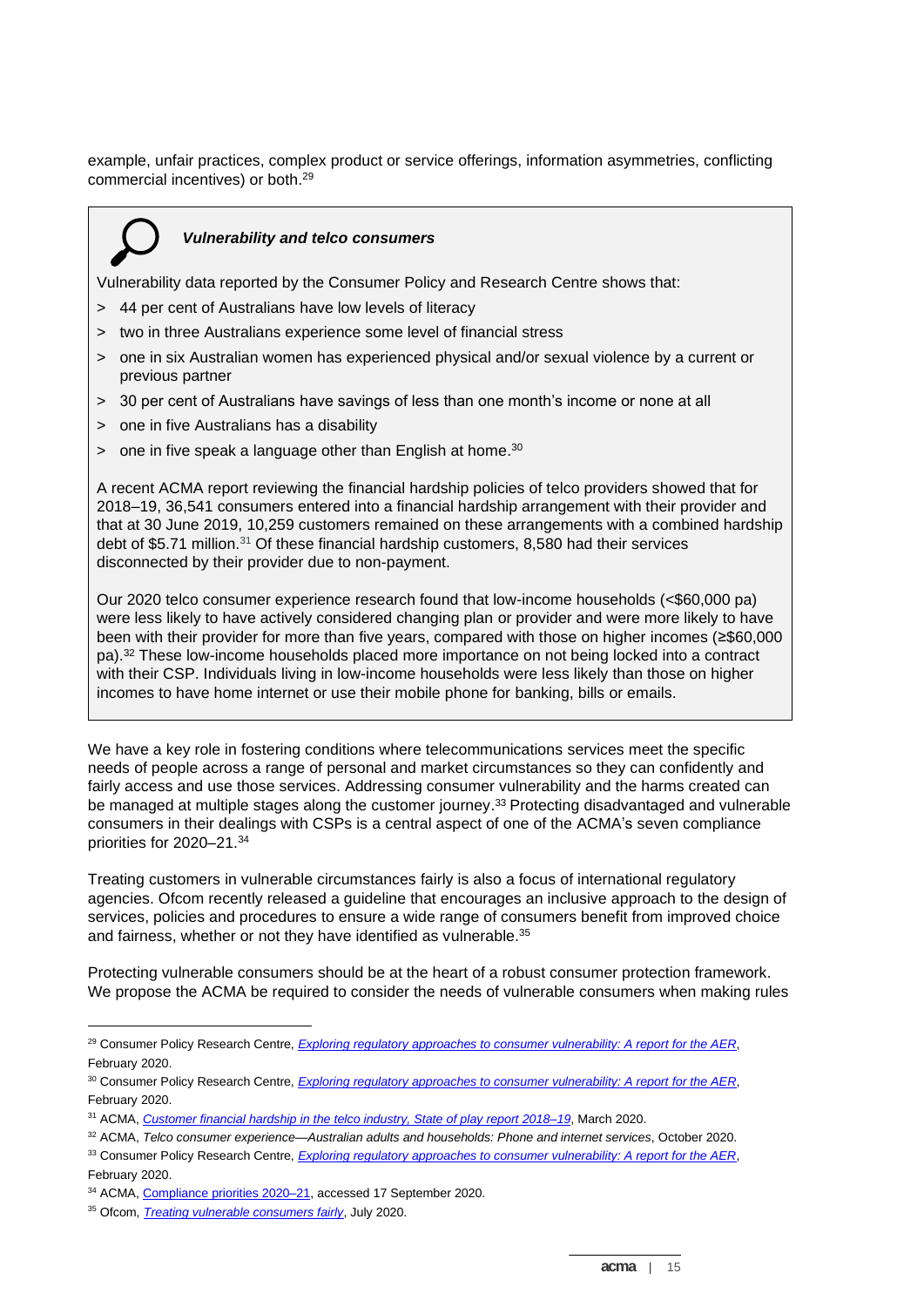about essential consumer protection matters. This could be similar to the requirements under the *Communications Act 2003* (UK), which require Ofcom to, where relevant, consider the needs of people with disability, the elderly, those on low incomes, children and others whose circumstances may mean they need special protection.

## **Registration of market entrants**

As telecommunications services are now considered essential services, the regulator should have full visibility of the market for supply of these services and the ability to prevent continued supply where defined standards are not upheld, and significant consumer harm is identified.

Few barriers to entry exist in the telecommunications regulatory framework for retail CSPs. While telecommunications carriers must hold a carrier licence, CSPs do not need to register or be authorised to provide telecommunications services. Carriers and CSPs must join and comply with the TIO scheme<sup>36</sup>, but there is no immediate consequence of failing to do so. Rather, when the TIO becomes aware a party is not a member and should be, it will ask them to join. If they fail to comply, the party will be referred to the ACMA for enforcement action. While the low barrier to entry has enabled a large and diverse market for the supply of telecommunications services, it has also allowed some irresponsible providers to operate in a manner that causes significant consumer detriment. $37$ 

The ease of entry to market for telecommunications service providers differs markedly from other essential services sectors such as banking, energy and financial services, where licensing or authorisation schemes are commonplace.

Our ability to effectively enforce telecommunications consumer protection rules in a post-2020 environment is compromised by the absence of a registration mechanism for retail CSPs. While CSPs can be penalised for non-compliance with consumer protection rules, there is no mechanism to compel a CSP to cease trading where it has engaged in repeated or egregious non-compliance resulting in consumer detriment.

We propose the government legislate a mandatory registration scheme to require suppliers of retail telecommunications services to register their details with the regulator prior to operating in the market. Such a scheme would:

- > enable the ACMA to have greater visibility of entities operating in the market (including market share)<sup>38</sup>, thereby improving our ability to monitor and report on industry activities
- > reduce the risks posed by irresponsible providers and improve the quality of service to consumers by, for example, requiring prospective providers to meet basic suitability criteria such as establishing a director has not previously been found responsible for repeated, egregious breaches of consumer protection rules
- > improve the ability of the ACMA to target compliance activity by making it easier to identify providers and activities that could cause consumer detriment
- > enable irresponsible providers that cause considerable ongoing consumer harms to be deregistered and required to exit the market
- > reduce the risk that unscrupulous operators re-enter the industry without notice by allowing the ACMA to trace CSPs that enter and exit the industry—for example, via a registration renewal process
- > improve consumer confidence by providing certainty that all CSPs in the market have been registered by the ACMA and have undertaken to provide services to consumers in compliance with consumer safeguards

<sup>36</sup> Sections 128 and 132, of the *Telecommunications (Consumer Protection and Services Standards) Act 1999*.

<sup>37</sup> In 2019–20, the ACMA completed 16 investigations into the TCP Code. Two formal warnings and 11 directions to comply were issued for contraventions.

<sup>&</sup>lt;sup>38</sup> Market concentration is a key metric for energy and gas regulation.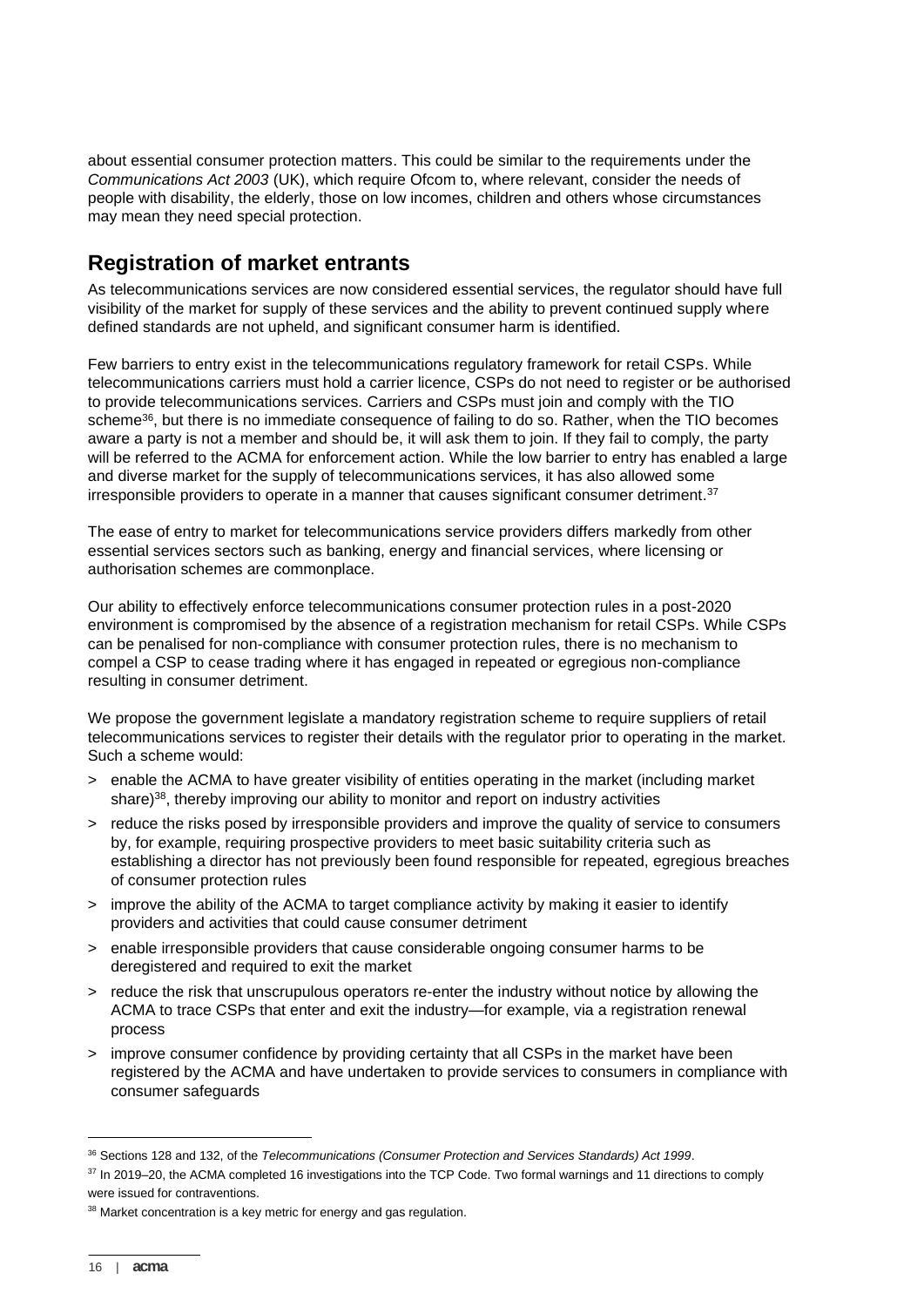> assist the TIO in managing its membership—currently, the TIO generally only becomes aware of a CSP failing to join the TIO scheme via its complaints process.

We propose that a registration scheme applying to retail telecommunications service providers should:

- > be administered by the ACMA
- > have clear requirements, and a simple process for parties to register
- > allow the Minister or the ACMA to exempt specific CSPs or classes of CSPs from registration requirements
- > empower the ACMA to revoke a registration via an administrative decision, while taking account of the impact of any revocation on continuity of service
- > facilitate the disqualification of directors found responsible for serious breaches of consumer protection rules.<sup>39</sup>

### **Transparency measures**

Public accountability through transparency is a key mechanism to inform consumer choice. Without transparency, asymmetric information between providers and consumers has several consequences that lead to poor outcomes, including: 40

- > reduced ability for consumers to effectively compare and identify the most appropriate service for them, at a price they are willing to pay
- > some consumers expending undue time and cost searching for products, choosing the wrong product and making a complaint
- > an absence of competitive pressure to improve service quality, resulting in poorer customer service practices and a reduction in consumer trust.

We propose measuring the performance of suppliers of retail telecommunications services against key metrics and reporting this publicly to facilitate informed consumer choice.

A relevant model for providing this performance transparency is the Australian Energy Regulator's (AER) publication of retailer 'report cards' as part of its annual retail markets report. These reveal market share, and a retailer's performance in a range of areas (by residential and small business customers), including:<sup>41</sup>

- $>$  customer service (including call centre responsiveness measures)<sup>42</sup>
- > complaint types and the proportion of customers that make complaints
- > proportion of customers in debt and the average energy debt (non-hardship)
- > hardship metrics, including customer hardship, average debt levels, hardship customers not meeting usage costs, credit collection
- > disconnections.

As a regulator, there are various ways we can obtain data and information, including through consumer research, formal ongoing record-keeping requirements and statutory information requests made under the Telecommunications Act. However, we have limited ability to report publicly on individual provider performance in the telecommunications market. This means our ability to facilitate

<sup>39</sup> This would align with the Australian Consumer Law, under which the ACCC can seek an order disqualifying individuals from being directors of corporations if they breach specified consumer protection provisions. See s86E *Competition and Consumer Act 2010* (Cth).

<sup>40</sup> Consumer Policy Research Centre, *"But are they any good?" – [The value of service quality information in complex markets.](https://cprc.org.au/wp-content/uploads/CPRC-2018-But-are-they-any-good-1.pdf)*

<sup>41</sup> Australian Energy Regulator, *Retail Report - [Retailer Report Cards 2018-19](https://www.aer.gov.au/system/files/AER%20Retail%20Report%20Retailer%20Report%20Cards%202018-19.pdf)*.

 $42$  Measures include average call wait times, calls taken within 30 seconds, calls abandoned before answer, Australian Energy Regulator, *Retail Report - [Retailer Report Cards 2018-19](https://www.aer.gov.au/system/files/AER%20Retail%20Report%20Retailer%20Report%20Cards%202018-19.pdf)*.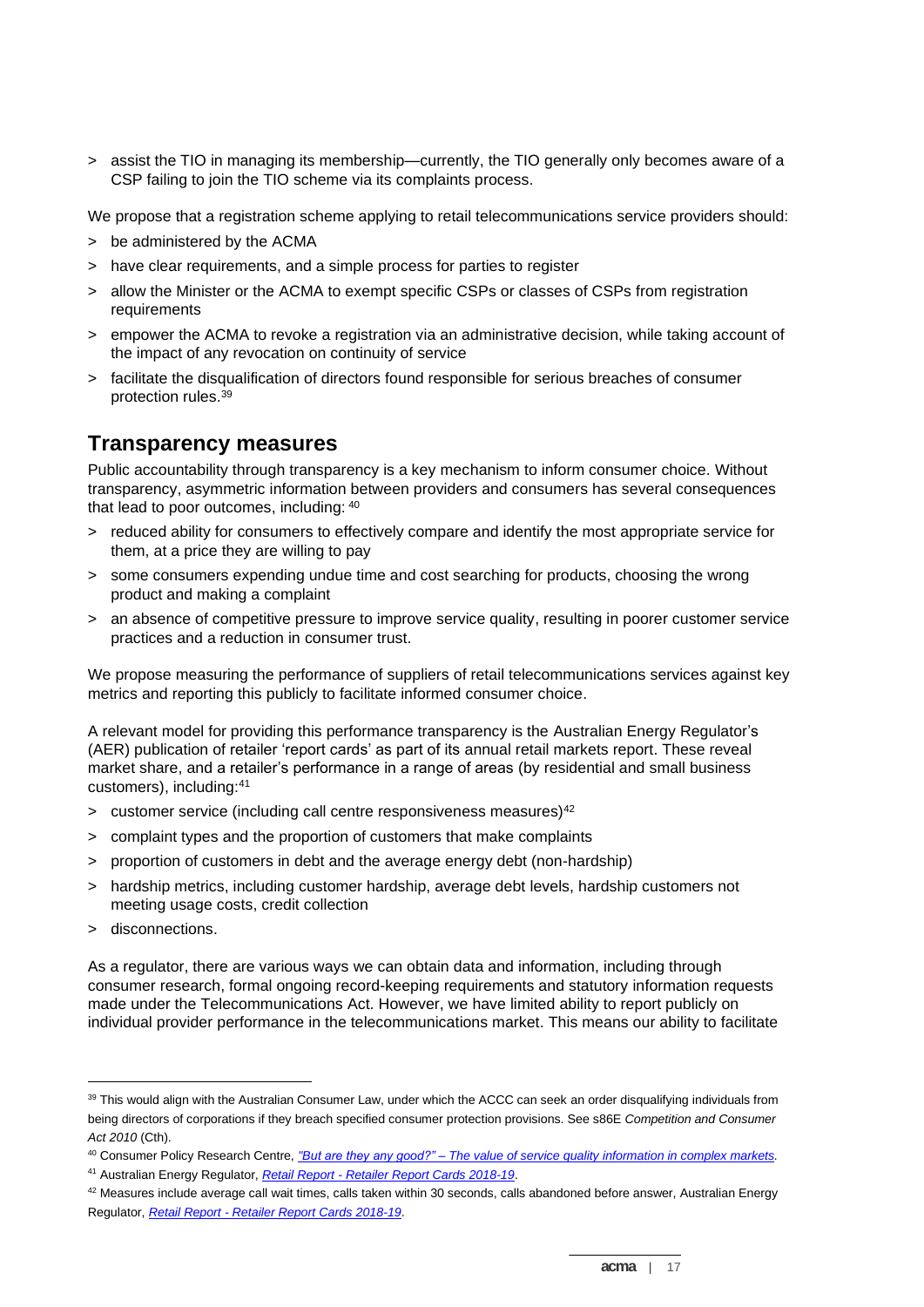transparency and choice, while driving performance improvements through reputational regulation, is restricted.

For example, in 2019 we used our powers under the Telecommunications Act to obtain performance data from providers to gain a deeper understanding of the customer service performance of major providers against key TCP Code requirements.<sup>43</sup> While we reported on this performance<sup>44</sup>, we were unable to identify specific providers associated with each dataset.<sup>45</sup> For this reason, the data was of limited use to consumers in informing their choice of telecommunications provider.

Similarly, our Telecommunications (Consumer Complaints) Record Keeping Rules require retail providers with 30,000 or more services in operation to keep certain records of complaints by service and type, and report to us. While we report publicly at an aggregated level, we are unable to report on individual provider performance.

We propose that the ACMA be empowered through legislation to report publicly on the performance of individual CSPs. To underpin reporting, new record-keeping rules should be developed that require CSPs to report against key performance indicators for metrics in areas such as:

- > customer service: call/chat wait times
- > complaints-handling
- > churn: numbers ported to other CSPs
- > disconnections
- > hardship measures: customers on hardship agreements, debt levels and changes
- > service reliability metrics: availability, fault repair. 46

This type of performance data is typically collected and publicly reported on by other essential service regulators, including the AER.<sup>47</sup> Both the Australian Competition and Consumer Commission and the AER have the power to disclose information given to them in accordance with their record-keeping powers, providing certain conditions are met.<sup>48</sup> A similar power would allow the ACMA to comprehensively measure the performance of different providers, more effectively target compliance activity and better assist consumers with informed choice.

### **Fit-for-purpose enforcement tools**

As a regulator, we should be able to directly enforce essential telecommunications-specific consumer protection rules. The range of enforcement options available to us to respond to breaches of direct regulation is generally adequate, with the exception of the ability to prevent unscrupulous operators from participating in the market, which our proposed registration scheme would facilitate. However, there is scope to improve consistency of available penalty amounts across different instrument types.

In the current framework breaches of service provider rules attract penalties of up to \$10 million for bodies corporate, in contrast to penalties of up to \$250,000 for breaches of industry standards, which can lead to some inconsistencies. Given these instruments often provide similar or equivalent

<sup>43</sup> Under the TCP Code, providers are required to ensure customer service enquiries are dealt with in a timely and effective manner, including keeping average wait times to a minimum, and aiming to resolve customer service enquiries at the first contact.

<sup>44</sup> ACMA, *[Telco customer service report](https://www.acma.gov.au/publications/2019-12/report/telco-customer-service-report)*, February 2019.

<sup>45</sup> Subject to some other few exceptions, under Part 7A of the *Australian Communications and Media Authority Act 2005*, the ACMA cannot publicly disclose the information collected under section 521 notices without the consent of the provider.

<sup>46</sup> We note that the *[Part B: reliability of services—Consumer Safeguards Review—Final report](https://www.communications.gov.au/documents/part-b-reliability-services-consumer-safeguards-review-final-report)* recommended the development of record-keeping rules to facilitate reporting on network reliability.

<sup>47</sup> Australian Energy Regulator, *[Retail markets performance reporting](https://www.aer.gov.au/retail-markets/performance-reporting)*, accessed 17 September 2020.

<sup>48</sup> See section 151BUA *[Competition and Consumer Act 2010](https://www.legislation.gov.au/Details/C2020C00264/Html/Volume_2#_Toc50464099)*, section 214 National Energy Retail Law.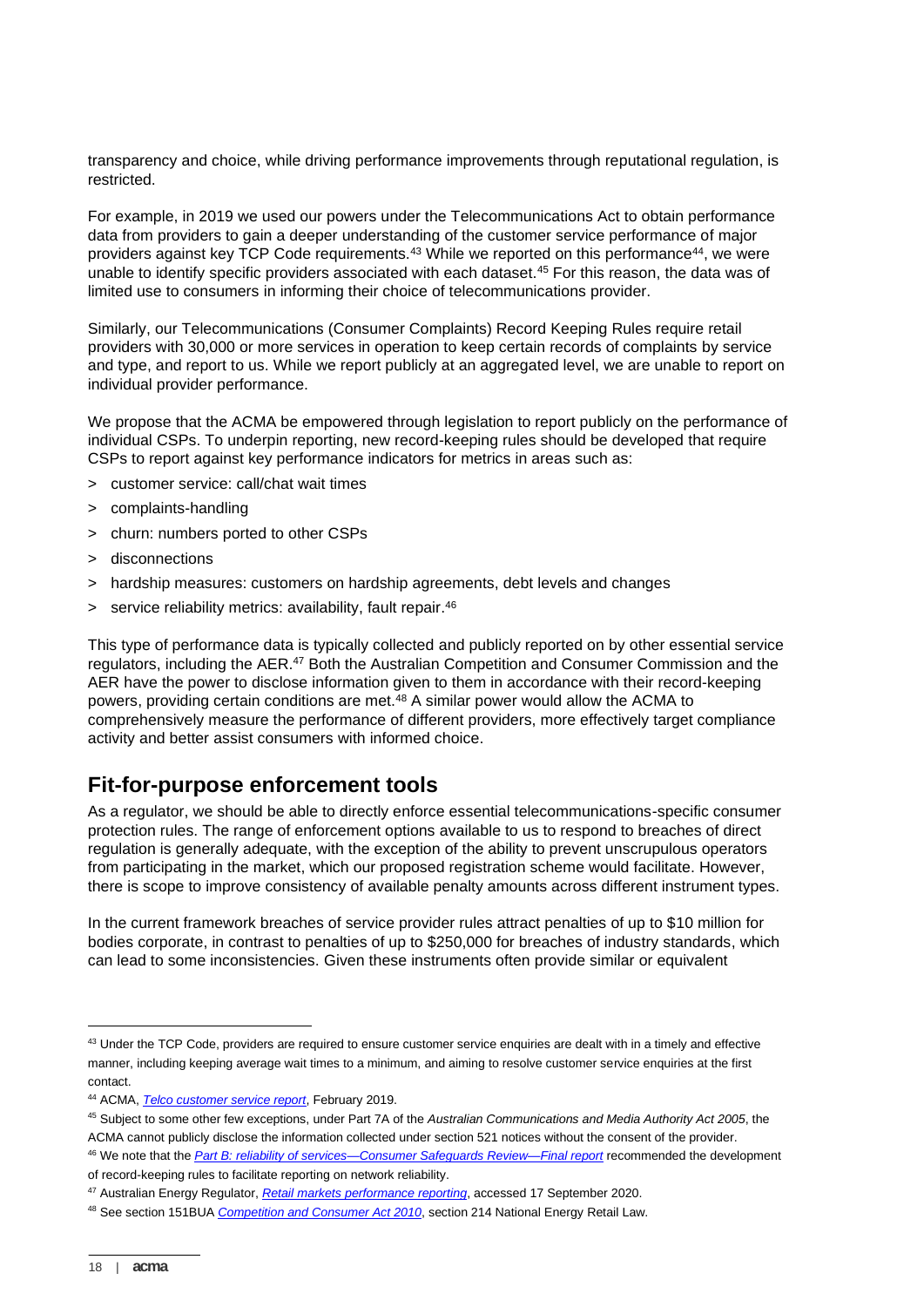protections to consumers, breaches resulting in equivalent consumer harms should attract similar penalties.

To facilitate a consistent and proportionate enforcement response where rules relating to essential consumer protection matters are breached, the maximum civil penalties currently available for a breach of a standard and a breach of a service provider determination should align. We propose the maximum civil penalty amount be set at \$10 million for both instrument types.

## **Transitional arrangements**

Appropriate transitional arrangements will be required to implement new consumer protection rules and introduce transparency and registration measures. These arrangements will include detailed consultation with industry and consumer stakeholders.

Key objectives of transitional arrangements should be that:

- > they are simple to understand and follow
- > existing essential consumer safeguards are maintained during the transition period—providers must continue to comply with existing rules until new rules are in place
- > providers will be given adequate time to understand and comply with new rules
- > existing providers will be given adequate time to join the registration scheme.

#### **Implementation timeline**

Reforming the telecommunications consumer protection framework is a significant undertaking, requiring substantial input across the ACMA, government, industry and consumer groups.

Based on our preliminary analysis of the work required to implement the proposals canvassed in this submission, we have outlined a high-level implementation timeline (Appendix B). The timeline envisages completion of the work across three key stages in the short-, medium- and longer-term. It does not include revision of compliance programs that will need to be developed following the implementation of new rules.

### **Cost recovery**

Developing a reformed consumer safeguards framework that provides for adequate choice and fairness may result in changes to the profile of how costs are apportioned across government, industry and potentially consumers. The need for a reformed regulatory effort has been articulated in the consultation paper and in this paper.

Many aspects of our implementation proposal, such as the remake of existing rules in direct regulation, are not expected to lead to additional costs on an ongoing basis. There is also the potential for efficiencies to be realised if proposed registration requirements were streamlined with requirements to join the TIO scheme and associated exemption processes. It is possible that some proposals, such as the establishment of a registration scheme, may lead to a modest increase in the regulatory burden on industry. However, efficiencies may also be derived from the clarity created around the application of rules that a registration scheme delivers.

We consider a small increase in the regulatory burden a measured response to the increased importance of telecommunications as an essential service. It is important that the delivery of these services is closely aligned with contemporary consumer expectations of choice and fairness.

The government operates the Australian Government Charging Framework (AGCF) which has been in place since 2015. It may be appropriate to use this framework to apply cost recovery arrangements to the development and operation of a new consumer protection framework, where the cost of some of these activities are transferred to the industry and market that has created the regulatory effort.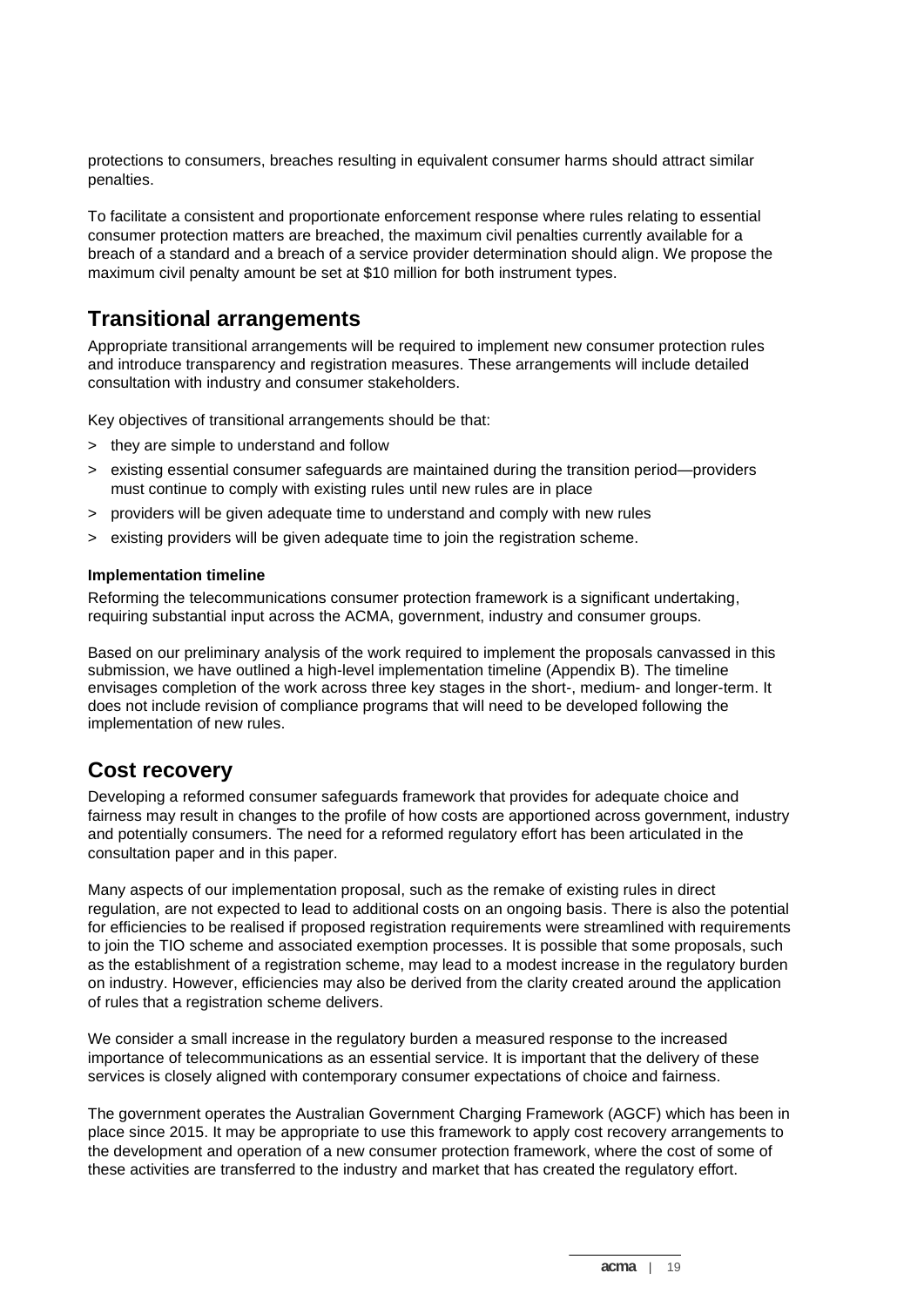As implementation of a registration scheme would provide a complete list of CSPs that have created the regulatory effort, our costs could be recovered under the AGCF. This would ensure the proposal would be fully offset and cost neutral to government.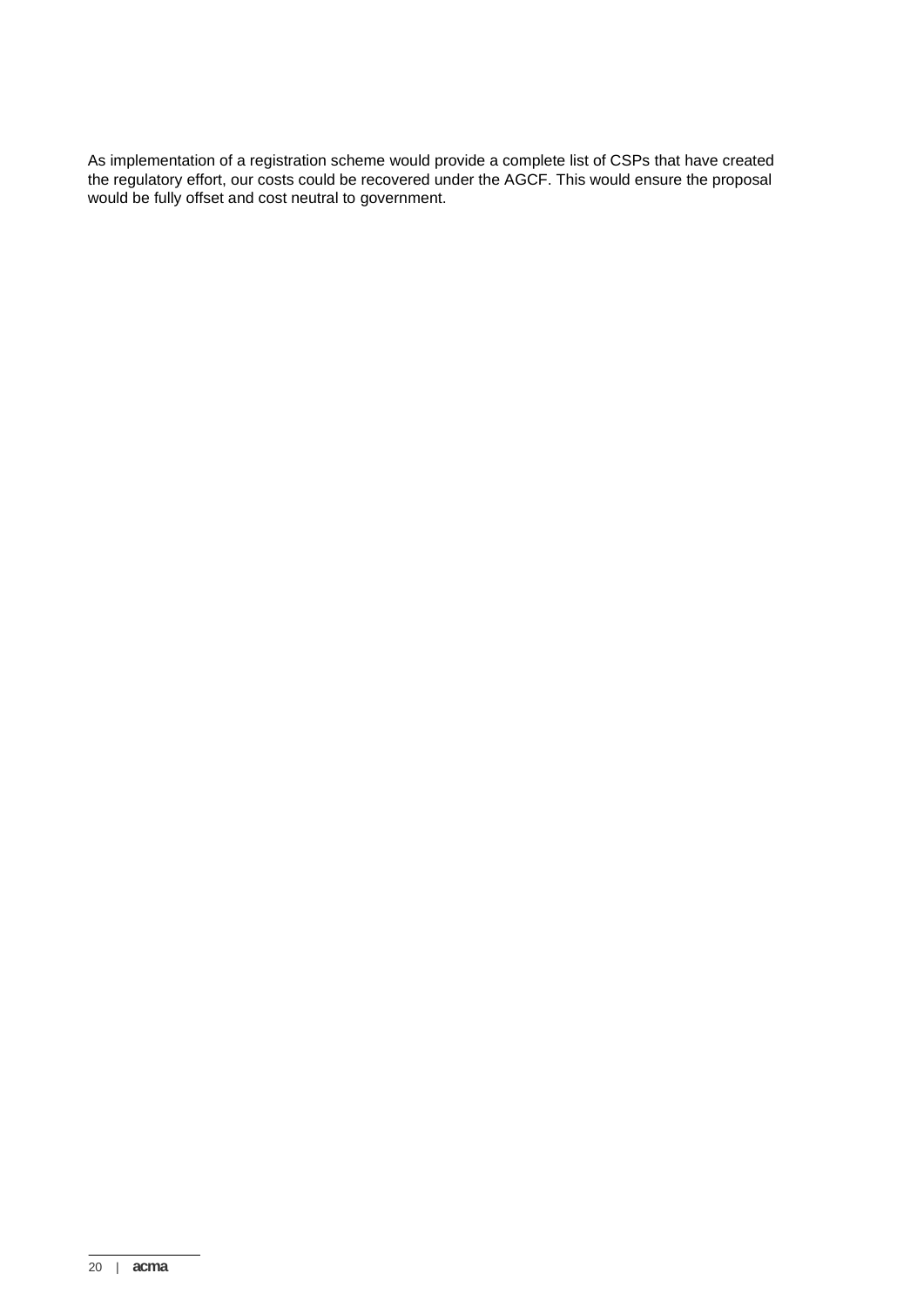# Appendix A—Legacy obligations

| <b>Obligation</b>                                                                                                                                | <b>Purpose</b>                                                                                | <b>ACMA view</b>                                                                                                                                                                                                                                                                                                                                                                                                                                                                                                                 |
|--------------------------------------------------------------------------------------------------------------------------------------------------|-----------------------------------------------------------------------------------------------|----------------------------------------------------------------------------------------------------------------------------------------------------------------------------------------------------------------------------------------------------------------------------------------------------------------------------------------------------------------------------------------------------------------------------------------------------------------------------------------------------------------------------------|
| Emergency call<br>services-<br><b>Telecommunications</b><br>(Consumer<br>Protection and<br>Service Standards)<br>Act 1999 (TCPSS<br>Act), Part 8 | Assist individual<br>and community<br>safety                                                  | We agree these services will continue to be<br>important for assisting safety of individuals and<br>the community.                                                                                                                                                                                                                                                                                                                                                                                                               |
| Calling line<br>identification (CLI)-<br>Telecommunications<br>Act, Part 18                                                                      | Facilitate<br>efficiency, safety<br>of individuals and<br>the community,<br>and choice        | We agree CLI will continue to play a role in<br>enabling efficient call management, route<br>selection and billing within networks, including for<br>emergency call services.                                                                                                                                                                                                                                                                                                                                                    |
| Number portability-<br>Telecommunications<br>Act, Part 22                                                                                        | Facilitate<br>competition and<br>consumer choice                                              | We agree this will continue to be important for<br>enabling competition and facilitating consumer<br>choice of CSP.                                                                                                                                                                                                                                                                                                                                                                                                              |
| Standard terms and<br>conditions-<br>Telecommunications<br>Act, Part 23                                                                          | Facilitate<br>efficiency and<br>transparency                                                  | We agree this will continue to be important for<br>efficiency for providers and enabling transparent<br>access to terms and conditions of services for<br>customers.<br>However, rules about terms and conditions may<br>be more flexibly addressed by direct regulation<br>developed by the ACMA, than in primary<br>legislation.                                                                                                                                                                                               |
| Untimed local<br>calls-TCPSS Act,<br>Part 4                                                                                                      | <b>Facilitate access</b><br>and affordability                                                 | We agree that this requirement is of decreasing<br>relevance, with many fixed-line and most mobile<br>phone plans now offering unlimited local and<br>national calls as part of the included value.<br>However, we note that access to untimed local<br>calls is likely to be more important for particular<br>groups such as older or low-income Australians<br>who are more likely to use legacy fixed voice<br>services. We have not measured the extent to<br>which untimed local calls remain important to<br>these groups. |
| Telstra price<br>controls-TCPSS<br>Act, Part 9                                                                                                   | Support<br>development of<br>market<br>competition and<br>facilitate equity/<br>affordability | We agree that the ability to set price caps on<br>Telstra has become less relevant as the retail<br>market and the cost of services have become<br>more competitive. There are other measures in<br>place to ensure low cost services are available to<br>certain consumer groups.<br>Any future requirement to provide low-income<br>measures should apply to all services, and not be<br>limited to fixed-line services within the scope of<br>the USO.                                                                        |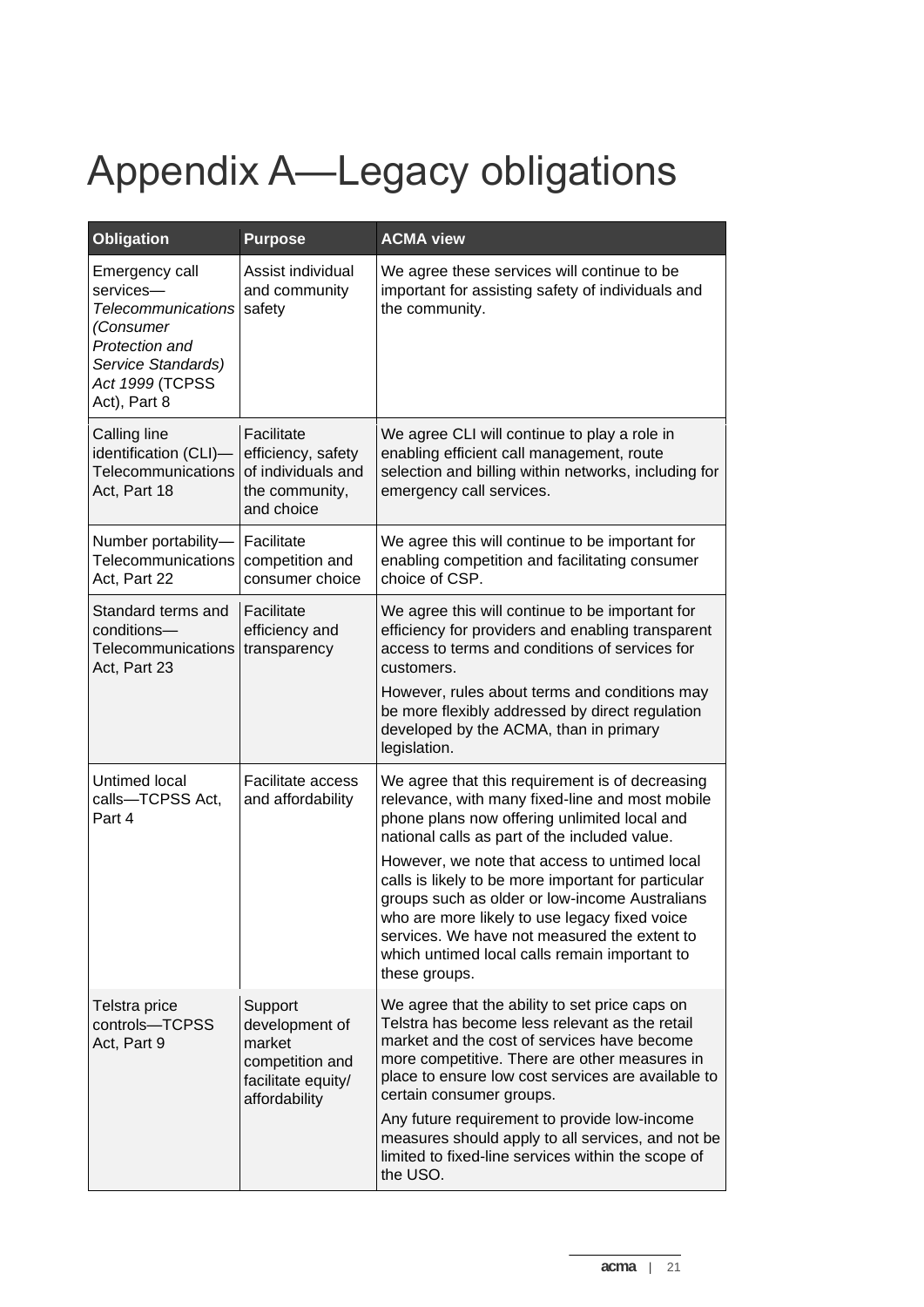| <b>Obligation</b>                                                                                                 | <b>Purpose</b>                                                           | <b>ACMA view</b>                                                                                                                                                                                                         |
|-------------------------------------------------------------------------------------------------------------------|--------------------------------------------------------------------------|--------------------------------------------------------------------------------------------------------------------------------------------------------------------------------------------------------------------------|
| Pre-selection-<br>Telecommunications<br>Act, Part 17                                                              | Facilitate price<br>competition,<br>affordability and<br>consumer choice | We recently conducted a targeted review of the<br>Telecommunications (Provisions of Pre-<br>selection) Determination 2015. The outcomes of<br>this review are available on the ACMA's<br>website. <sup>49</sup>          |
|                                                                                                                   |                                                                          | While no changes were made to the<br>Determination as a result of the review, we<br>acknowledge there would be benefit in<br>considering its viability once the NBN transition is<br>complete.                           |
| Directory assistance<br>services-<br>Telecommunications<br>Act, Sched 2                                           | Facilitate<br>connectivity,<br>access and<br>participation               | We agree these services are of decreasing<br>relevance given the widespread use of internet<br>search engines and apps to locate numbers and<br>log service issues.                                                      |
| Operator services-<br>Facilitate<br>Telecommunications<br>connectivity and<br>service reliability<br>Act, Sched 2 |                                                                          | However, these services may still be relied upon<br>by specific groups of consumers, such as the<br>elderly or those with disability, who may find it<br>difficult to access services via mobile phone or<br>online.     |
|                                                                                                                   |                                                                          | Consideration should be given to the best way to<br>ensure ongoing access to assistance for these<br>groups.                                                                                                             |
| Itemised billing-<br>Telecommunications<br>Act, Sched 2                                                           | Facilitate<br>transparency,<br>fairness and<br>choice                    | We consider that billing transparency is a key<br>consumer protection.                                                                                                                                                   |
|                                                                                                                   |                                                                          | However, itemised billing may be of decreasing<br>relevance with the increasing popularity of<br>unlimited or all-inclusive plans.                                                                                       |
|                                                                                                                   |                                                                          | We propose that the future of the requirement to<br>facilitate itemised billing be further considered in<br>the context of the application of the Consumer<br>Data Right to the telecommunications sector. <sup>50</sup> |

<sup>49</sup> [ACMA announces outcome of pre-selection review,](https://www.acma.gov.au/publications/2020-05/publication/acma-announces-outcome-pre-selection-review) May 2020.

<sup>&</sup>lt;sup>50</sup> Th[e Consumer Data Right](https://www.accc.gov.au/focus-areas/consumer-data-right-cdr-0) gives consumers greater access to and control over their own data, including the ability to securely share data with a trusted third party. It will be introduced in the banking sector from July 2020 and is then expected to rollout across other sectors of the economy, including energy and telecommunications.